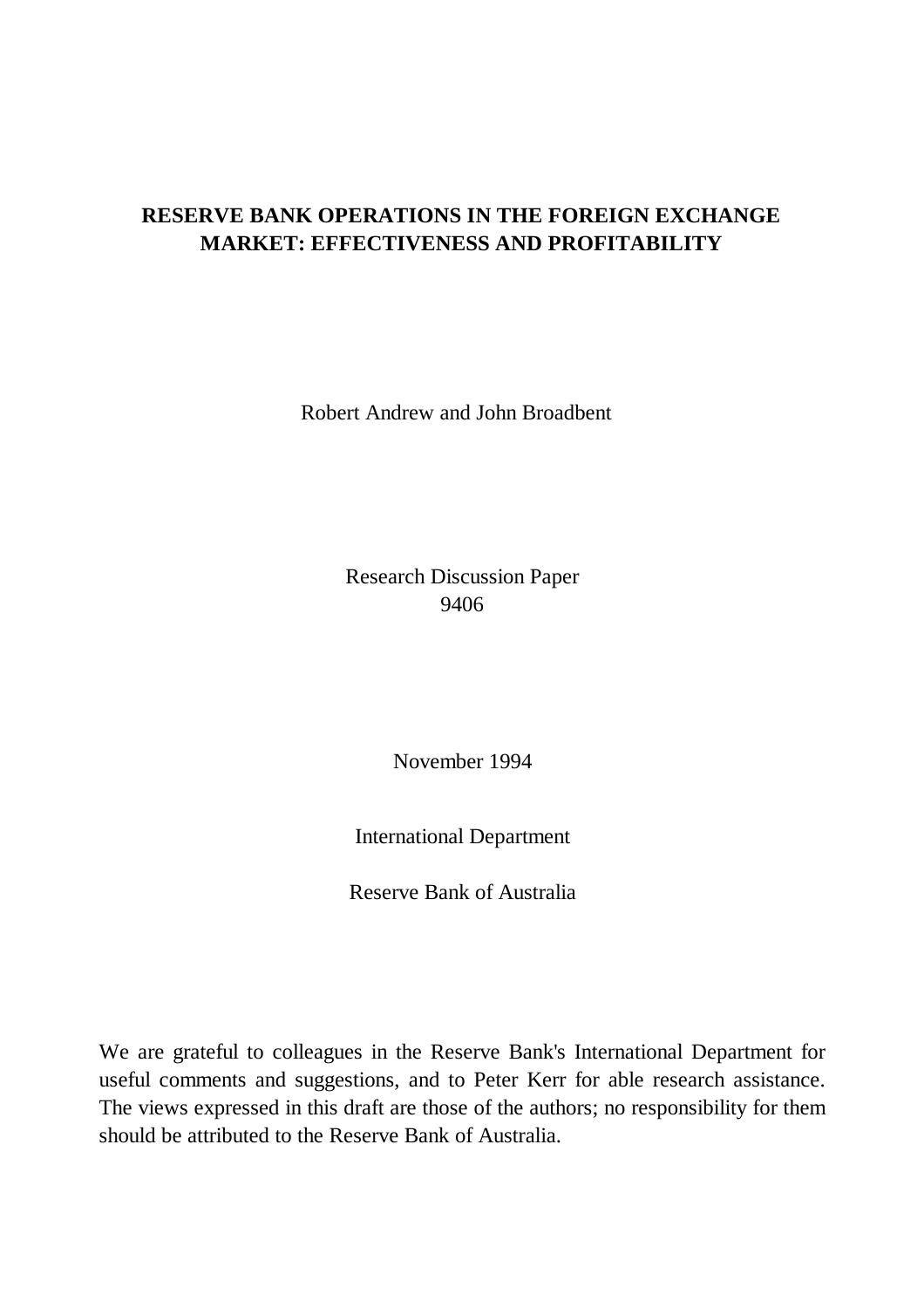#### **ABSTRACT**

Since the float of the Australian dollar in December 1983, the Reserve Bank has intervened in the foreign exchange market in order to exert a stabilising influence. Whether this intervention has been stabilising cannot be directly observed since the behaviour of the exchange rate in its absence cannot be known. However, there are a number of ways of assessing it indirectly. The best known is the Friedman "profits test". Friedman (1953) argued that a central bank which was stabilising the exchange rate would tend to buy foreign exchange when its price was low, and sell when its price is high, and hence its operations would be profitable. This paper applies the profits test to the Bank's foreign exchange operations since the exchange rate was floated. The main conclusion is that over this period the Bank's foreign exchange operations have produced total profits of around \$A3.4 billion, suggesting that intervention has tended to be stabilising. Other statistical tests developed by Wonnacott (1982) and Mayer and Taguchi (1983), also presented in this paper, support this conclusion.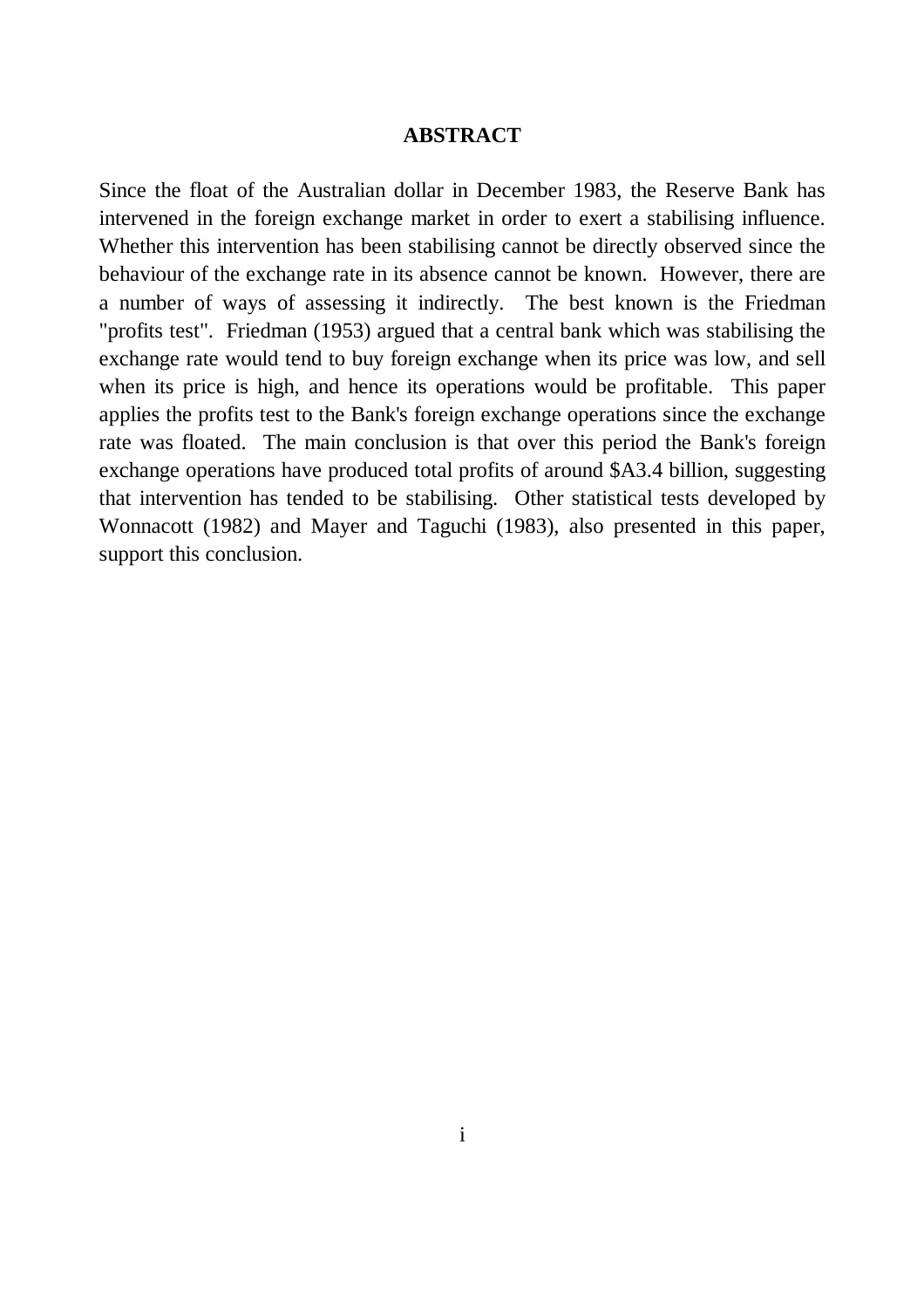# **TABLE OF CONTENTS**

| 1. |                                                | Introduction                                                                                              | $\mathbf{1}$         |  |  |  |
|----|------------------------------------------------|-----------------------------------------------------------------------------------------------------------|----------------------|--|--|--|
| 2. | <b>Previous Profitability Studies</b>          |                                                                                                           |                      |  |  |  |
|    | 2.1                                            | The Connection Between Profits and Stabilising Intervention                                               | 3                    |  |  |  |
|    | 2.2                                            | The Profitability of Intervention                                                                         | 3                    |  |  |  |
|    | 2.3                                            | The Relationship Between Profitability and Effectiveness                                                  | 5                    |  |  |  |
| 3. | The Profitability of Reserve Bank Intervention |                                                                                                           |                      |  |  |  |
|    | 3.1                                            | Overview of the Bank's Operations                                                                         | 9                    |  |  |  |
|    | 3.2                                            | Methodology and Data<br>Sample Period and Data<br>3.2.1<br>3.2.2 Net Interest Income<br>3.2.3 Methodology | 12<br>12<br>12<br>13 |  |  |  |
| 4. |                                                | <b>Empirical Results</b>                                                                                  | 15                   |  |  |  |
| 5. |                                                | Alternative Tests of Stabilising Intervention                                                             | 18                   |  |  |  |
|    | 5.1                                            | <b>Wonnacott's Criterion</b><br>Methodology<br>5.1.1<br>5.1.2 Empirical Results                           | 18<br>18<br>20       |  |  |  |
|    | 5.2                                            | <b>Hybrid Criterion</b><br>5.2.1 Methodology<br>5.2.2 Empirical Results                                   | 25<br>25<br>26       |  |  |  |
| 6. |                                                | Conclusion                                                                                                | 28                   |  |  |  |
|    | References                                     |                                                                                                           | 29                   |  |  |  |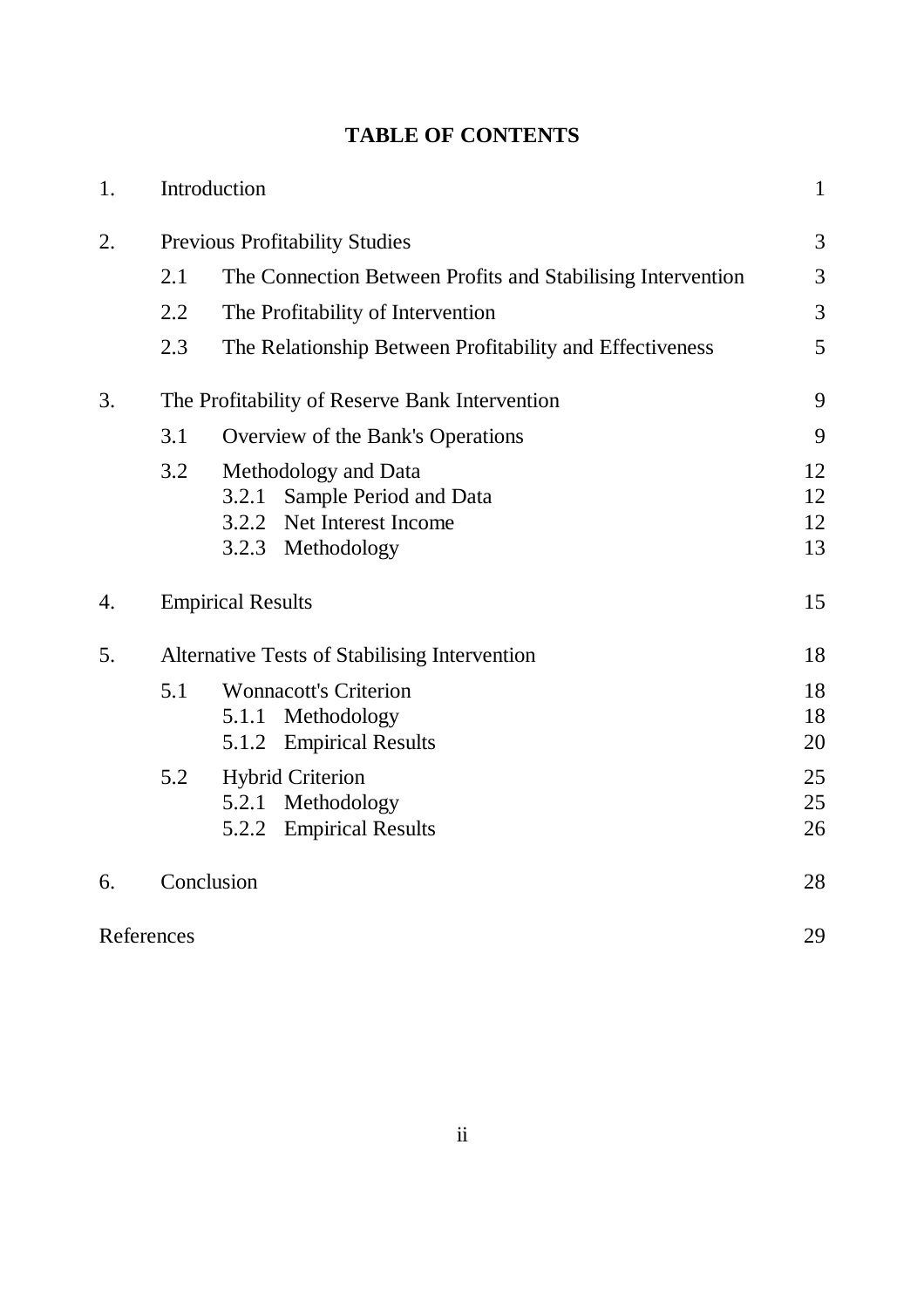# **RESERVE BANK OPERATIONS IN THE FOREIGN EXCHANGE MARKET: EFFECTIVENESS AND PROFITABILITY**

#### **Robert Andrew and John Broadbent**

## **1. INTRODUCTION**

 $\overline{a}$ 

When the Australian dollar was floated in December 1983, the Reserve Bank noted that it would retain discretion to intervene in the foreign exchange market. The Bank's operations in the market were very light for the first 18 months or so of the float but became more substantial towards the end of 1985. By the latter half of 1986, the Bank had significantly stepped up its intervention in the face of sharp downward pressure on the exchange rate.

Since then, the Bank has continued to intervene in the market. At times this has involved undertaking relatively small amounts of intervention to slow the movement in the exchange rate or to slowly rebuild reserves. At other times, when the exchange rate had moved a long way from what was perceived to be a sustainable rate over the longer term, the Bank has sought to prevent further movement or even reverse some of the earlier movement.<sup>1</sup>

An obvious question arises: *Has this intervention been successful in having a stabilising influence on the exchange rate?* This question has no direct answer because we cannot know how the exchange rate would have behaved in the absence of the Bank's foreign exchange operations. As a consequence, we need to turn to various indirect measures. Probably the best known and appealing to a participant in the market is the profits test, first proposed by Milton Friedman in 1953. Other tests, which look at deviations of the exchange rate from a long-term trend, have been suggested by Wonnacott (1982) and by Mayer and Taguchi (1983).

This paper briefly reviews the literature on the effectiveness of foreign exchange intervention and then applies some of the tests discussed in this literature to the Reserve Bank's intervention over the floating rate period. While there can be

<sup>1</sup> For fuller explanations of the Bank's foreign exchange operations, see Fraser (1992) and Macfarlane (1993).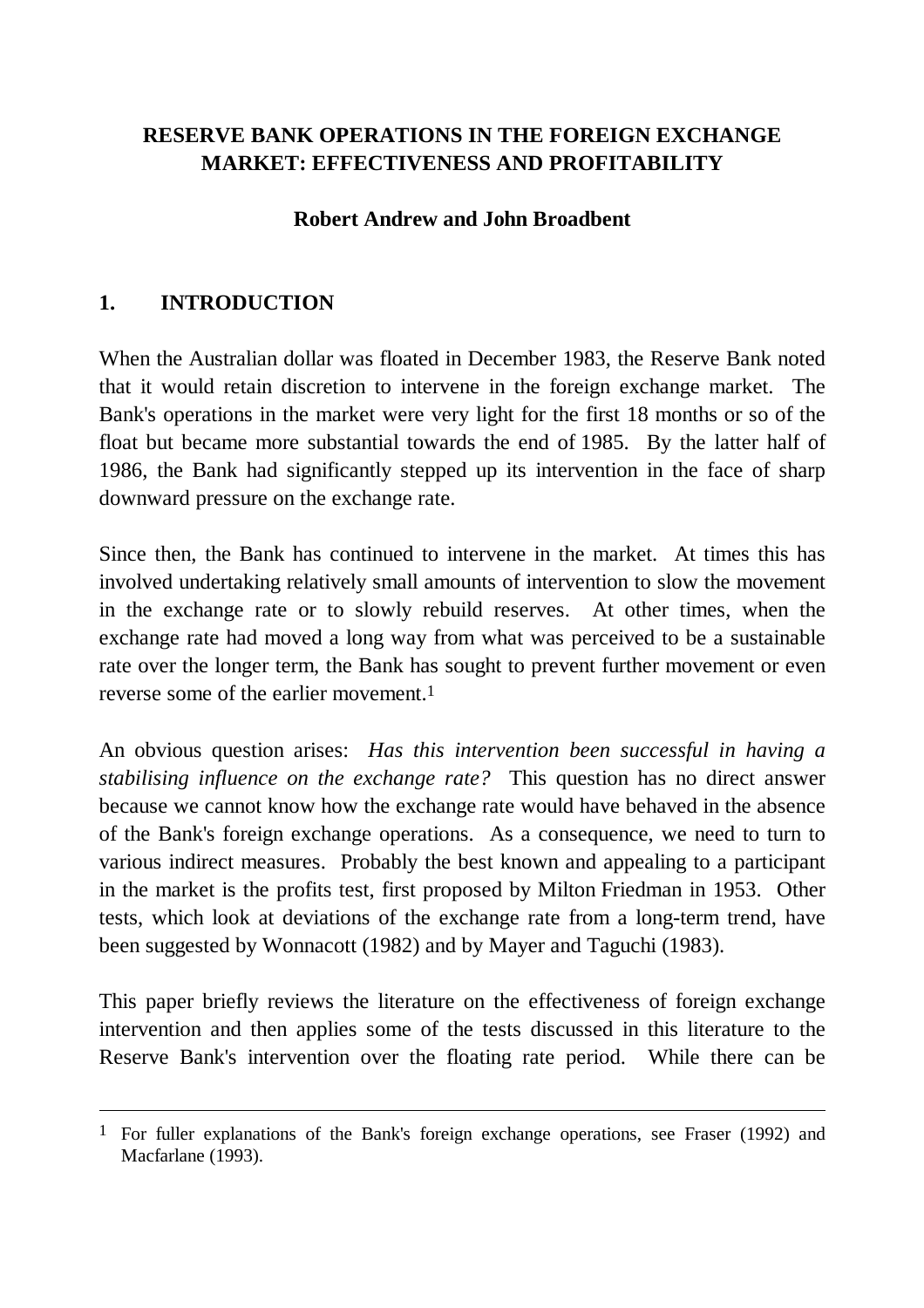shortcomings in the use of profits as a test of effectiveness of intervention, we argue that the existence of profits over long periods provides a strong case for the view that central bank intervention has been effective in stabilising the exchange rate. The paper shows that the Bank has made significant profits over the post-float period, though, as would be expected, profits have not been made in all sub-periods. Other tests carried out in this study support the finding that intervention has tended to stabilise the exchange rate over the period the currency has been floating.

It should be noted that the tests relate to what is often referred to in the literature as sterilised intervention. Academic discussion often makes much of the distinction between sterilised and unsterilised intervention (the latter leading to a change in financial conditions due to the effect of intervention on the monetary reserves of the banking system) but in reality central banks virtually always sterilise their intervention. To the extent that central banks want to undertake a change in monetary policy to influence the exchange rate they would do this through their usual means, which in most cases is operations in the domestic money market, rather than waiting for it to happen as a by-product of foreign exchange intervention.2

The paper is organised as follows. Section 2 discusses whether profitability can be used to assess the effectiveness of intervention and examines some of the empirical results from studies for other countries. Section 3 gives a broad overview of the Bank's foreign exchange operations, discusses the data and details our methodology. Section 4 summarises the empirical results on profitability for Australia. Section 5 provides some additional evidence, based upon tests first proposed by Wonnacott, that the Bank's operations have stabilised the exchange rate. The final section provides some concluding thoughts.

 $\overline{a}$ 

<sup>&</sup>lt;sup>2</sup> One reason for this is that intervention only impacts on domestic monetary reserves with a lag, as foreign exchange transactions are settled two days after being undertaken. A central bank whose currency was under threat to such a degree that it would consider raising interest rates would not want to wait for two days to achieve this monetary tightening through its failure to sterilise its intervention.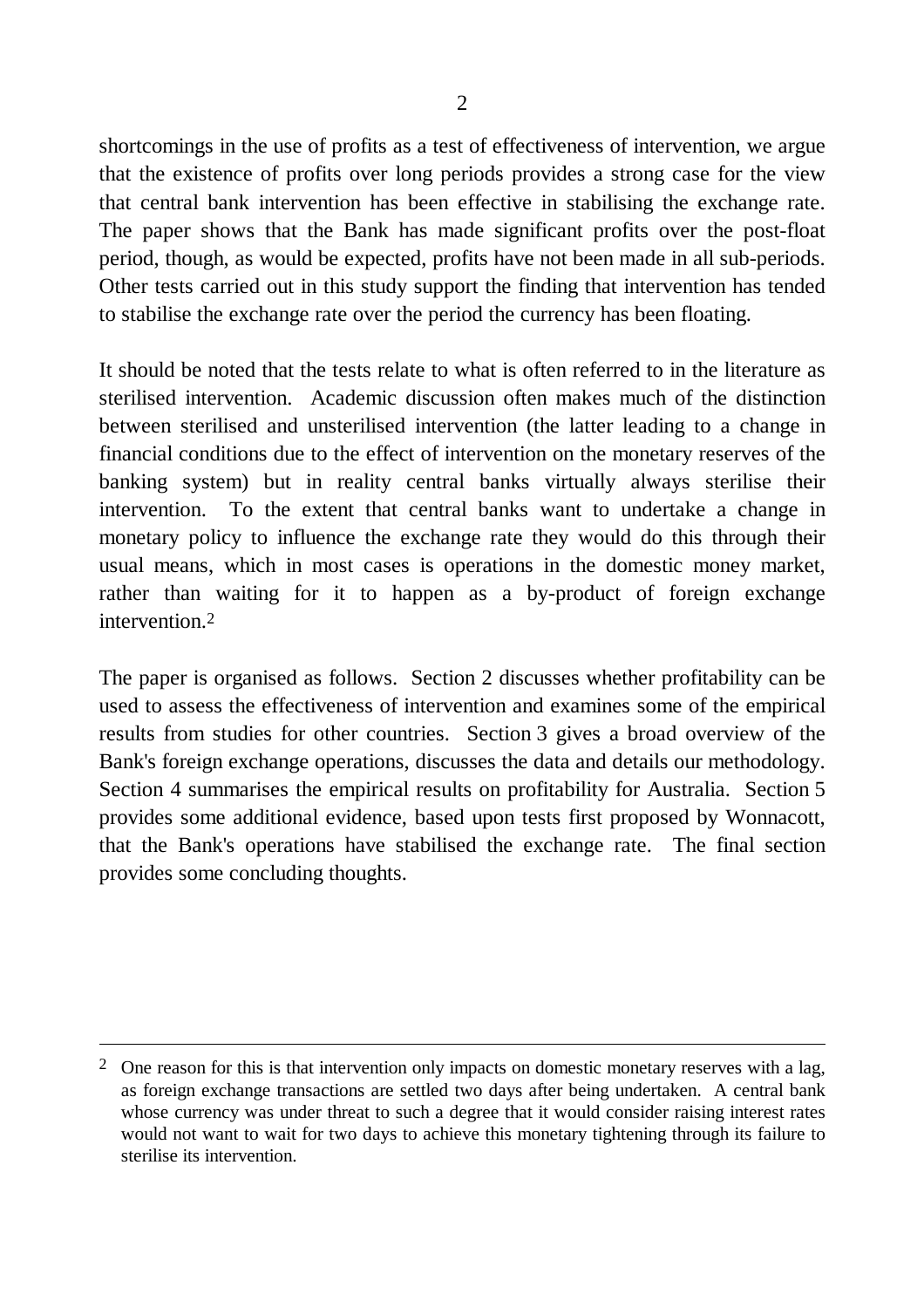# **2. PREVIOUS PROFITABILITY STUDIES**

### **2.1 The Connection Between Profits and Stabilising Intervention**

In 1953 Friedman noted that "speculation can be destabilising in general only if speculators on the average sell when the currency is low in price and buy when it is high".<sup>3</sup> Conversely, profitable speculation would be stabilising because, to make profits, speculators would need to buy low and sell high, thereby reducing variability in the exchange rate. As a central bank intervening in the market acts (in some respects) much like an ordinary speculator, Friedman suggested that its success or failure in stabilising the rate be judged on the basis of an ordinary speculator - "there should be a simple criterion of success - whether the agency makes or loses money".4

This simple criterion elicited many articles examining the link between profitability and the effectiveness of foreign exchange intervention. The research focussed on:

- (a) the extent to which central bank foreign exchange operations had been profitable; and
- (b) the possibility that profitable intervention may not be stabilising or that stabilising intervention may not be profitable.

# **2.2 The Profitability of Intervention**

There have been several empirical studies on the profitability of intervention for major countries. One of the first was that published by Taylor (1982), which examined nine industrial countries early in the floating period, from the early 1970s to the end of 1979.<sup>5</sup> According to his estimates, central banks lost more than \$US11 billion over the whole period. Losses varied substantially for individual countries and, more importantly, as the period over which the calculation was carried out was altered.

l

<sup>3</sup> Friedman (1953), p.175.

<sup>4</sup> ibid, p.188.

<sup>5</sup> The United States, Japan, Germany, United Kingdom, France, Italy, Canada, Switzerland and Spain were included in his study.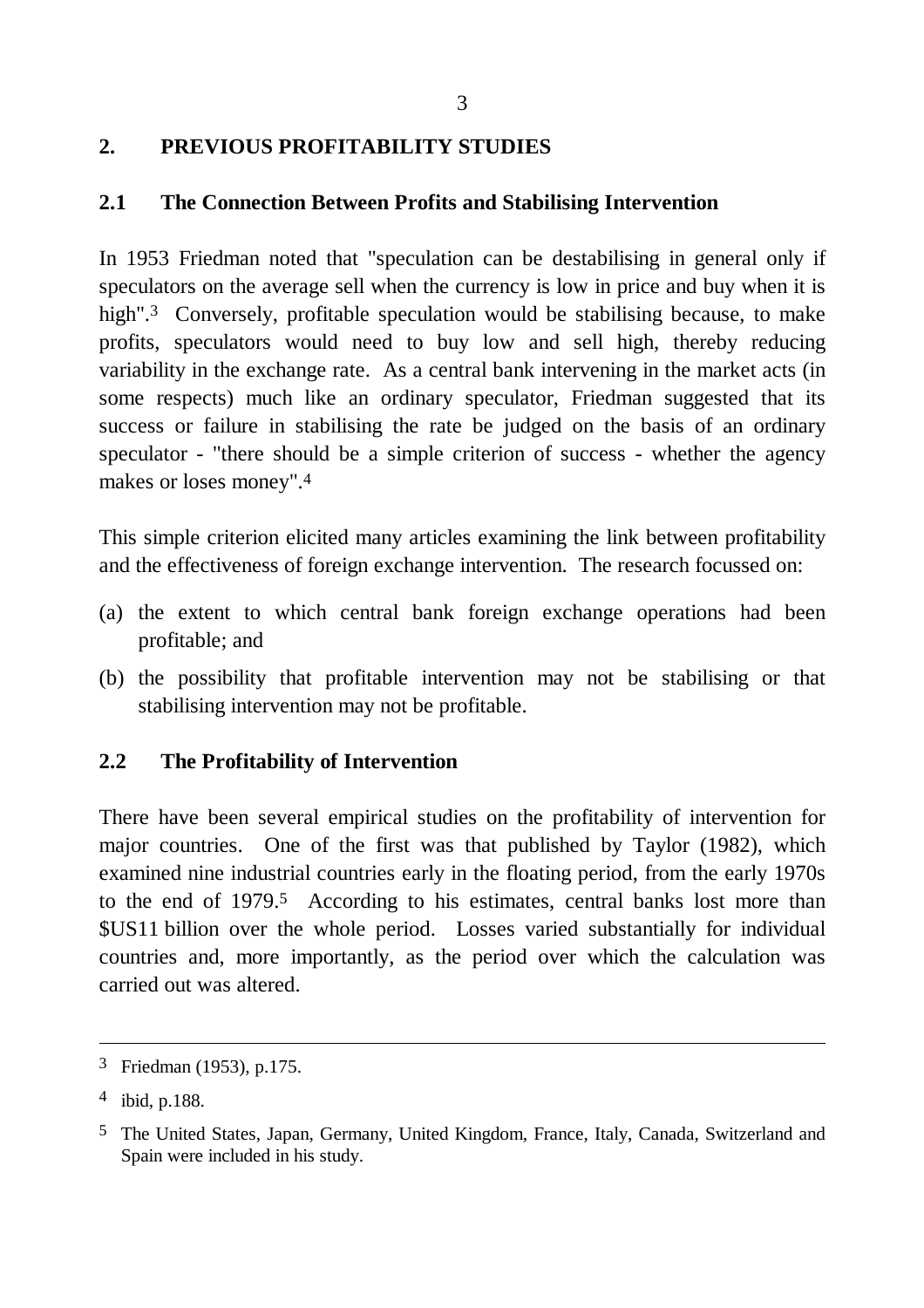Subsequently, several authors challenged Taylor's results, reworking his calculations using several refinements. By lengthening the sample period and taking account of the interest differential between investing in foreign currencies and the local currency, Argy (1982), Jacobson (1983), and the Bank of England (1983) found that these large losses were in fact profits. For the US, for instance, Jacobson estimated that losses totalled around \$US500 million for the 1973-79 period, but over the entire 1973-1981 period, net profits amounted to almost \$US300 million. Moreover, including a measure of net interest earnings increased profits by up to \$US470 million over the longer period.

Many of these studies suffered from the fact that they were based on data which only approximated the exchange rate at which transactions occurred. For example, they used published data which were often on an end-of-month basis. Given significant intra-month movements in exchange rates, this is not a good basis for reliable studies, as the rates at which a central bank deals in the market can be very different from the published series.

A later paper by Leahy (1989) on the profitability of US intervention sought to reduce some of the aggregation problems by using daily rather than monthly observations. Over the entire study period, from 1973 to early 1988, profits amounted to almost \$US5.5 billion when interest income was included and \$US3.8 billion when excluded. Again, however, Leahy noted the sensitivity of his calculations to using shorter periods, pointing to sub-periods when the authorities incurred large losses on intervention operations.

Murray, Zelmer and Williamson (1990) from the Bank of Canada applied Leahy's basic analysis to the Canadian experience. Unlike many earlier studies, however, they used actual data on the amount and the rate at which daily interventions were undertaken. Over the full sample, from mid 1975 to mid 1988, profits from intervention amounted to about \$C1.6 billion (\$US1.2 billion), with most of that coming from net interest earnings. Like other studies, the calculation of profits varied among sub-periods. Although profits were relatively large over the period as a whole, substantial trading losses were realised during some sub-periods.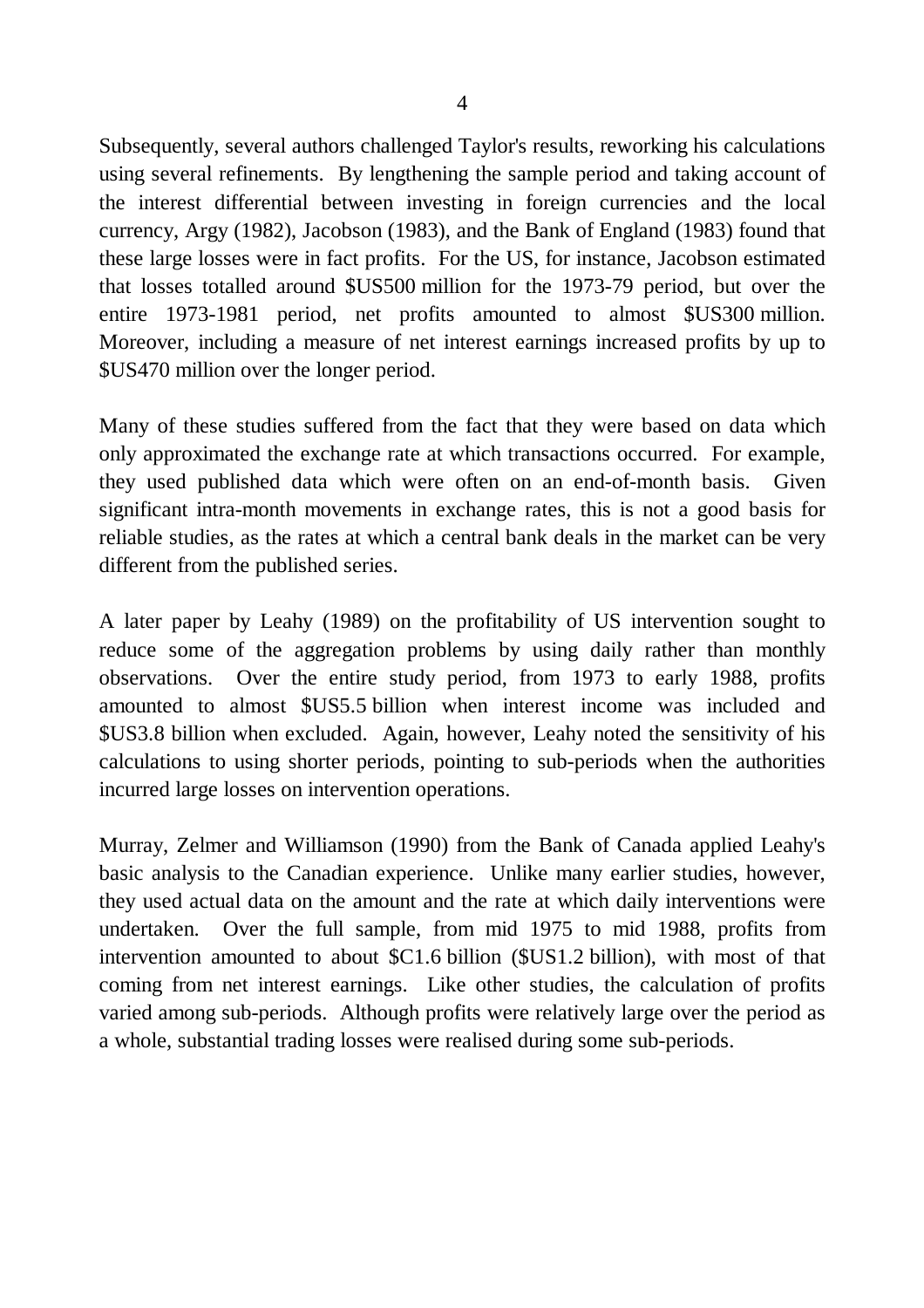#### **2.3 The Relationship Between Profitability and Effectiveness**

In making his claim that stabilising intervention would be profitable, Friedman might have had in mind a situation such as that depicted in Figure 1. The exchange rate is expressed here as the price of the foreign currency - i.e. as the amount of domestic currency required to buy one unit of foreign currency. This is the way most countries quote their exchange rate. A low reading indicates that foreign currency is cheap (the value of the domestic currency is high) and a high reading indicates that foreign currency is dear (the value of domestic currency is low). For those readers who are used to working mostly with Australian dollar exchange rates, this definition of the exchange rate may, unfortunately, be confusing as the Australian dollar is quoted in foreign exchange markets in reciprocal form (e.g. US70 cents per Australian dollar). The more widely accepted definition is used in this paper to be consistent with international usage and to simplify the understanding of the algebra used later in the study.

In terms of Figure 1, a central bank which bought foreign currency at point A and sold at point B would make a profit, since it bought when the price was low and sold when the price was high. It is also likely that by buying foreign currency at point A, the central bank would have tempered the domestic currency's appreciation (so that the exchange rate followed the path traced by the solid line rather than the dotted line) and, by selling it at point B would have reduced the local currency's depreciation.



#### **Figure 1: Price of Foreign Currency**

Time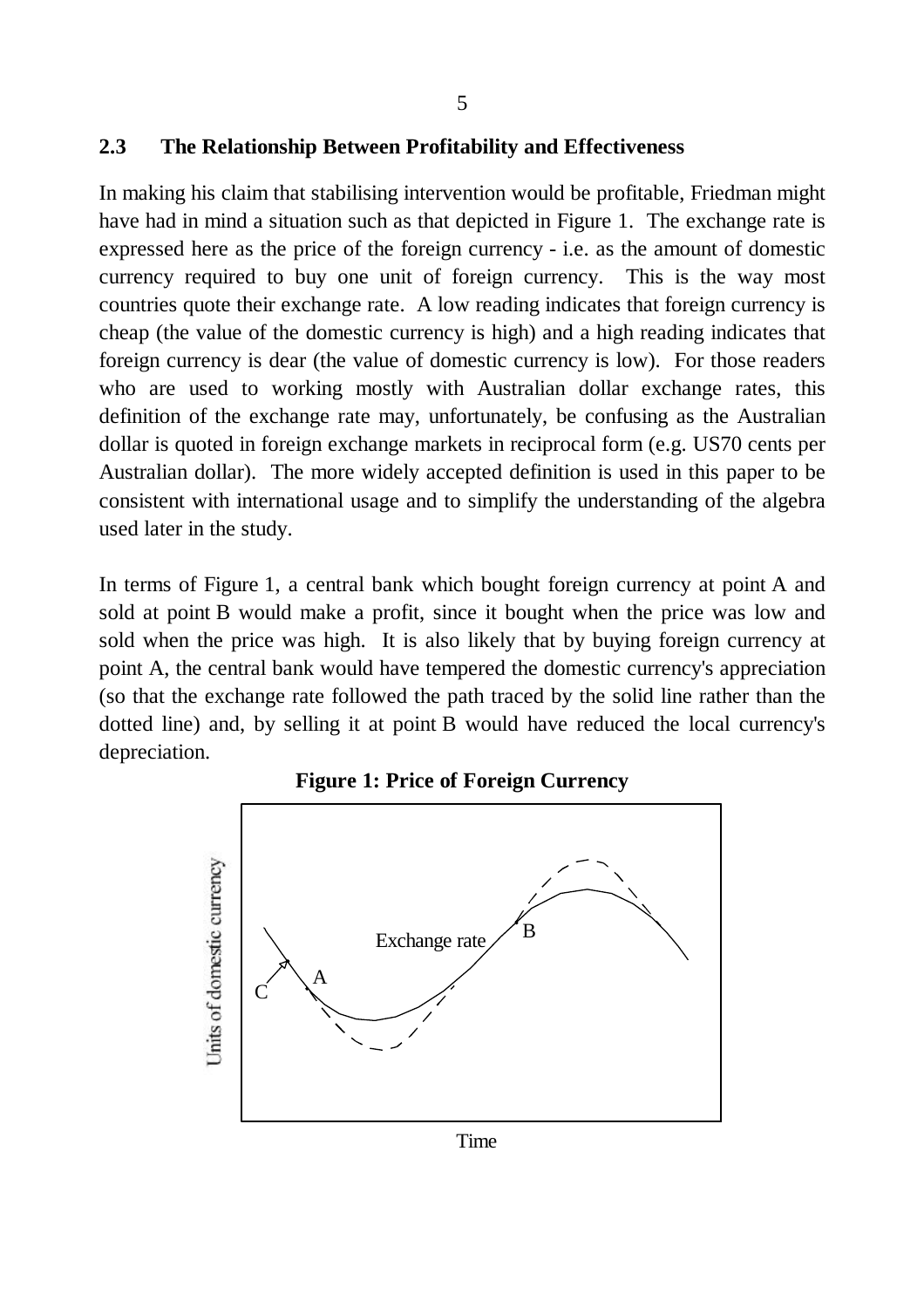In this example, there is a very clear relationship between profitable and stabilising intervention. However, many researchers did not see this as proving that there was a link between profitable and stabilising intervention. They went on to examine cases where there was no relationship between the two.

Some argued that a central bank's operations might be profitable, but have little impact on the exchange rate and therefore not be stabilising. Referring again to Figure 1, this would be the case if the central bank bought at A and sold at B, but the exchange rate followed the dotted line. This is theoretically possible, but unlikely. While a central bank might be able to conduct its operations in such a low key way that it would have no impact on the exchange rate, it is hard to think of reasons why it would do this on a continuing basis, unless its operations were always aimed at something other than stabilising the exchange rate.

More recent researchers<sup>6</sup> have pointed to the possibility that profitable speculation could lead to more, rather than less, exchange rate variability. In these models, a group of speculators is aware that some market participants tend to buy as the price rises and sell as it falls. Initially, these "knowledgeable" speculators push the price away from equilibrium, knowing that the price will move even further away as the latter group enters the market. At this point, they turn their positions and the price moves back towards its equilibrium. While such a model may reflect the behaviour of some private speculators, who are trying to induce instability into the rate, it makes little sense for central banks which are trying to stabilise the rate. Therefore, while the situations outlined by these researchers are theoretical possibilities for private speculators, for all practical purposes they can be put aside.

Others7 argued that a central bank's operations may be stabilising but not be profitable. Again, it is not hard to find illustrations of this. They fall into two broad categories. One involves measuring profitability over very short periods. For example, if a central bank had bought foreign currency but the price of foreign currency fell further soon after, then over that time span, those operations would not have been profitable. Central banks, however, would not normally judge the success of their operations over a short time frame. They would be looking to see whether their activities had a net stabilising effect over a period as long as an

 $\overline{a}$ 

<sup>6</sup> See Shleifer and Summers (1990).

<sup>7</sup> See Bank of England (1983).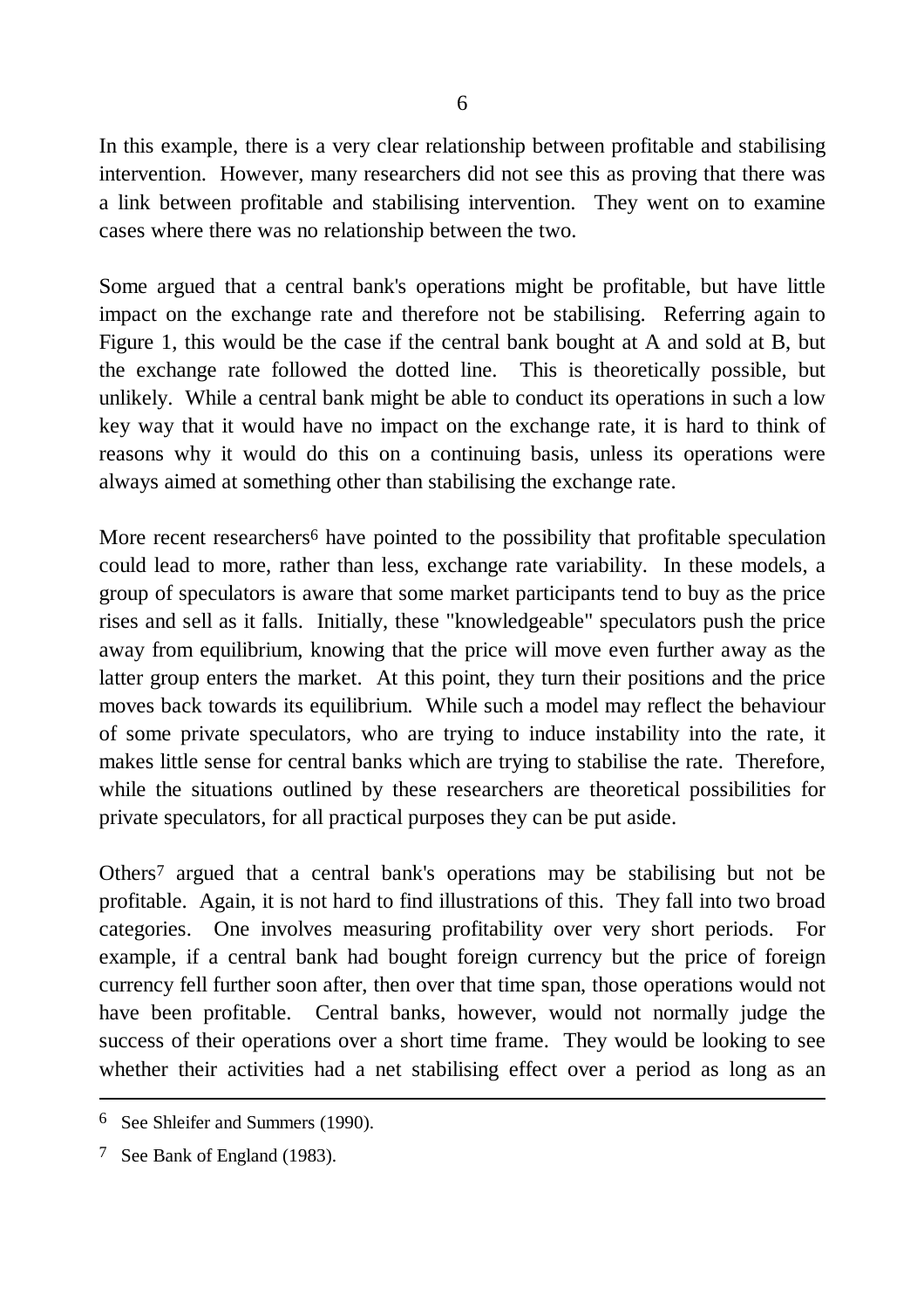economic cycle; for example, did it contribute to reducing the degree of overshooting at the trough and at the peak. The effectiveness of intervention, and its profitability, therefore need to be measured over a time frame consistent with the central bank's objectives.

Second, central banks are not profit maximisers; they do not wait until the exchange rate reaches the bottom before buying (even if they knew where the bottom was). A central bank that was aiming to stabilise its exchange rate would start to buy foreign currency a long way before the exchange rate reached its probable low point. Unless the domestic currency immediately stops appreciating when the central bank starts buying foreign exchange, something which is unlikely, the central bank's operations are likely to show a loss for some time. In terms of Figure 1, a central bank might start to buy foreign currency at point C. By the time the foreign currency had depreciated against the domestic currency at point A, those operations would be showing a loss. It is not until the price of foreign exchange started to move back up that the operations would show a profit. In short, if a central bank has a longer term objective in mind, the success of those operations can only be assessed over the span of a complete cycle. At various points along the cycle, operations are likely to show a loss, even though they may have been stabilising.

Another situation in which stabilising intervention may not be profitable is if the exchange rate is on a consistent upward or downward trend. Drawing on Mayer and Taguchi, this is illustrated in Figure 2.8 The exchange rate fluctuates around a downward trend. A central bank which bought foreign currency at point A and sold it at point B may be stabilising the exchange rate (in the sense of reducing the variation around the trend) but those operations would not be profitable as the rate at which the currency was bought would be higher than the rate at which it was sold.

l

<sup>8</sup> See Mayer and Taguchi (1983), Diagram 3 on page 15.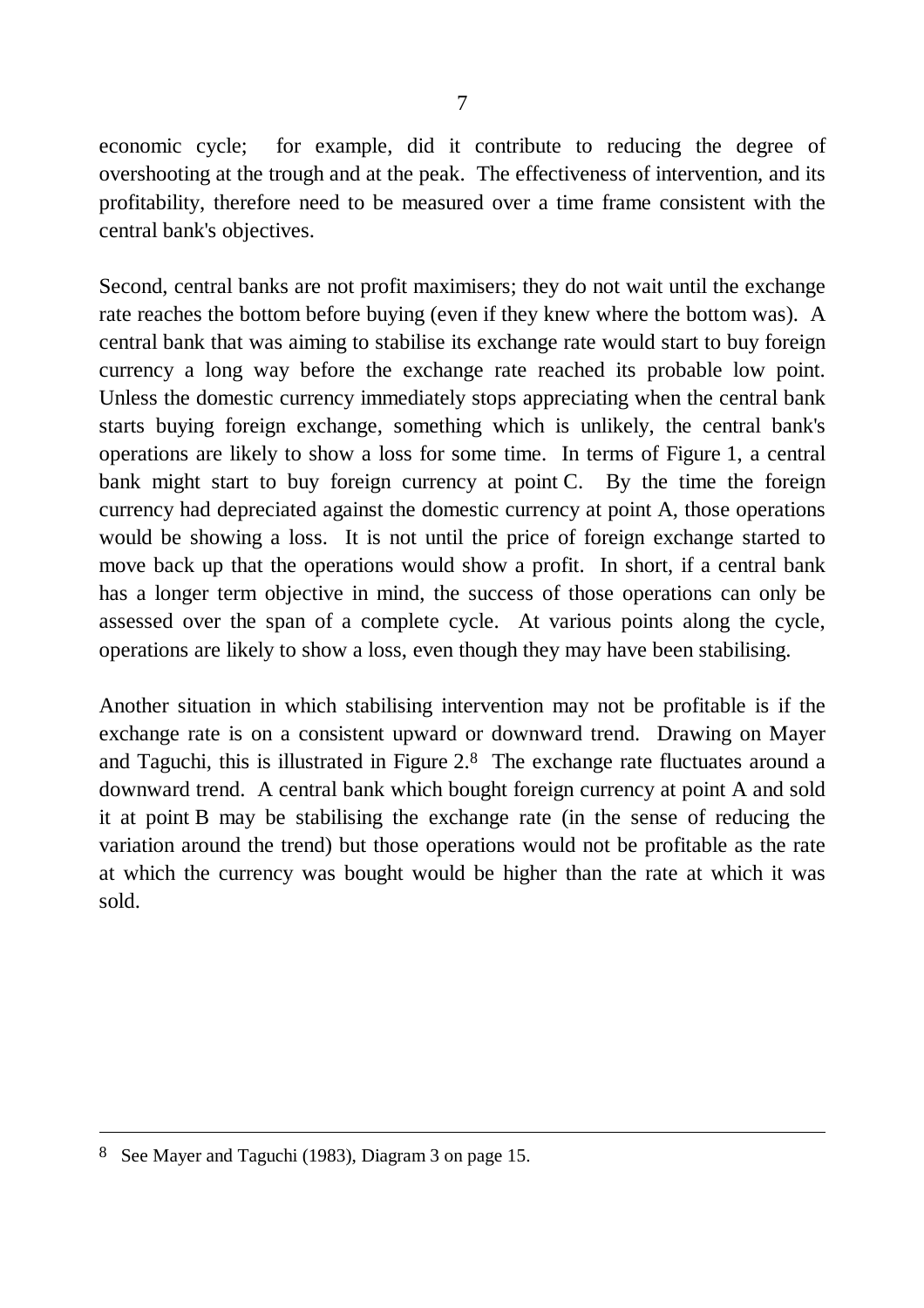

Various researchers, however, have pointed out that in the circumstances outlined above, if profitability calculations take into account not only the trading profits on foreign exchange operations but also the differences in net interest earnings as a result of the switch from foreign to domestic assets (or vice versa), then the relationship between stabilising foreign exchange operations and profitable operations could be restored.

Taking account of net interest earnings will in most cases add to the profitability of central bank intervention as long as there is some tendency towards uncovered interest parity, i.e. as long as interest rates on the depreciating currency tend to be higher - on average - than on the appreciating currency. For example, if the central bank whose currency is depreciating sells foreign currency to buy its own currency, it would increase interest earnings on its assets as it moved from foreign to domestic assets. Similarly, for a country whose currency is appreciating, central bank purchases of foreign currency would result in trading losses in the short term but higher interest earnings. Instances where intervention has a negative effect on net interest earnings are confined mainly to periods when the domestic currency is appreciating due to tight monetary policy and the central bank is intervening to slow the appreciation.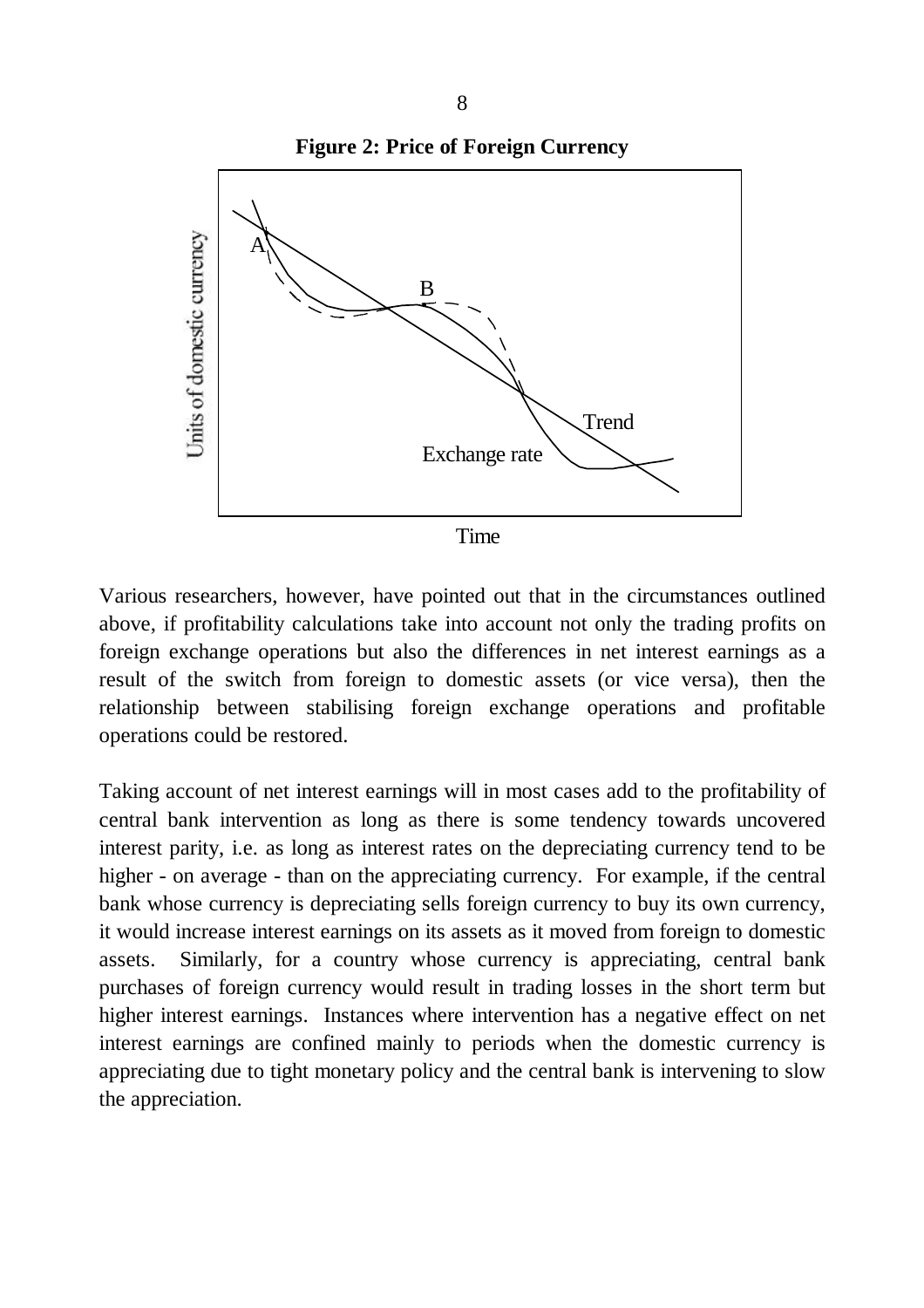In summary, we would conclude from the results of the available research that, while there can be instances where stabilising intervention is not profitable and profitable intervention is not stabilising, it is likely that they would be exceptions rather than the rule. Such cases tend to occur when measurement is over a period that is relatively short or when the exchange rate has a strong trend over the long term. In the latter case, allowing for net interest earnings can help. In general, however, particularly when measured over reasonably long periods (covering at least one complete economic cycle) evidence that foreign exchange operations are profitable would suggest that those operations are also stabilising. On this analysis, the profit criterion as set out by Friedman remains a reasonable test of the effectiveness of central bank foreign exchange operations in stabilising the exchange rate.

### **3. THE PROFITABILITY OF RESERVE BANK INTERVENTION**

#### **3.1 Overview of the Bank's Operations**

l

The Bank's operations in the foreign exchange market can be thought of as comprising two main components. The first is pure intervention, over which the Bank has discretion as regards to size and timing. The second is client business, which consists of meeting the foreign exchange needs of its clients, principally the Commonwealth Government.9 The timing and size of sales to clients is determined by the clients themselves, and therefore might be thought of as not at the Bank's discretion. However, the Bank chooses when to enter the market to restore the reserves of foreign exchange it has sold to clients. The second leg of the client business is therefore at the Bank's discretion.10 Because client business involves a discretionary element, it should therefore be added together with pure intervention

<sup>&</sup>lt;sup>9</sup> There is a third form of Reserve Bank operation in the foreign exchange market which involves changing the foreign currency position of reserves. For example, the Bank may sell US dollars to buy yen. Since these transactions are in "third currencies", i.e. they do not involve an Australian dollar leg, they do not affect the value of the Australian dollar and are not included in these calculations.

<sup>&</sup>lt;sup>10</sup> If the Bank chose to purchase in the market, at the time of receiving the client order, the exact amount of the order, then the Bank would exert no discretionary effect on the market. The outcome would be the same as if the client had gone directly to the market to meet its foreign exchange needs.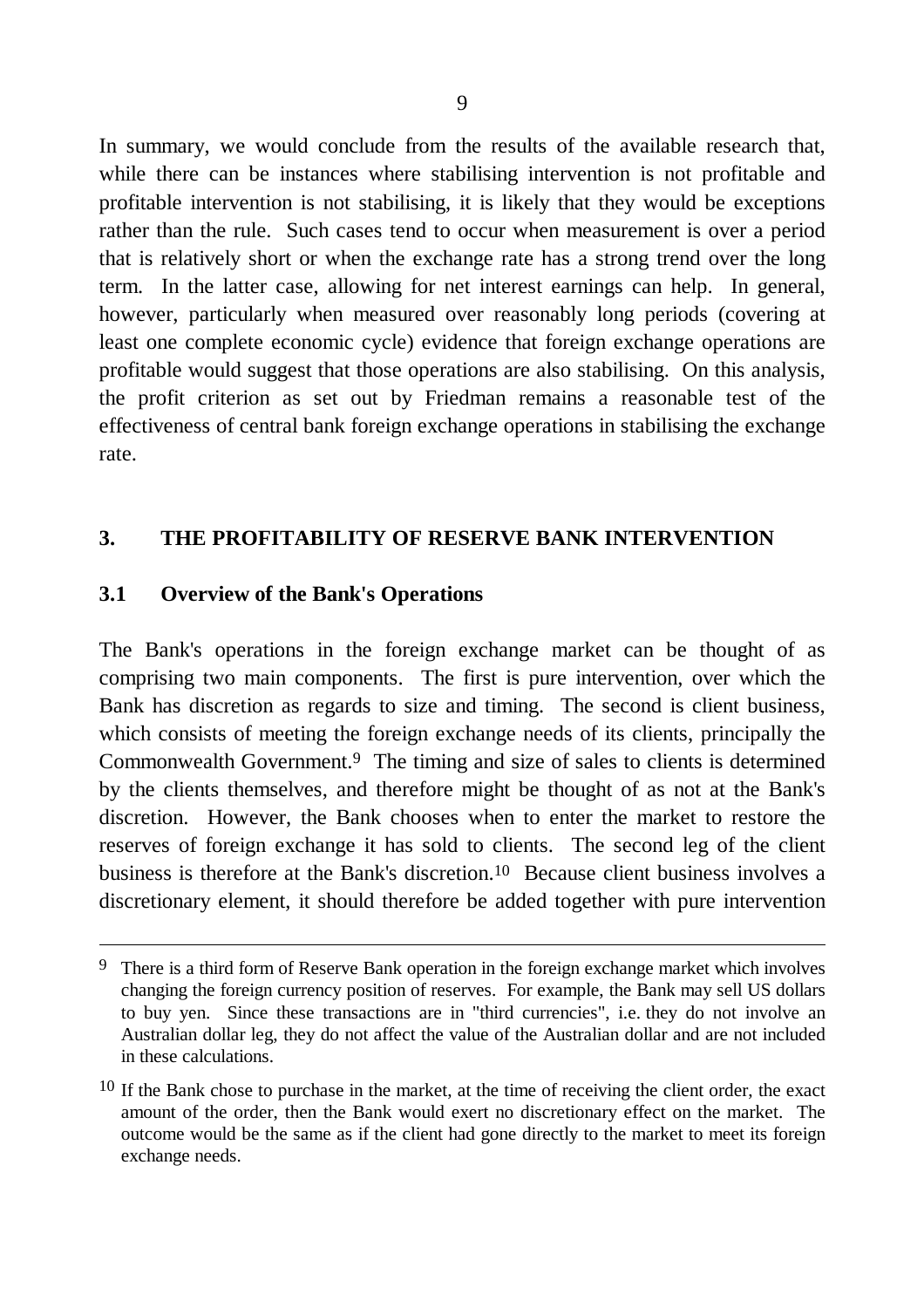to calculate the total effect of the Bank's actions on the exchange rate. All the following calculations are based on figures which aggregate the two components.

Figure 3 shows the Bank's net purchases of foreign currency in the market and the net amount of foreign currency sold to the Government in each financial year since the float. Both are defined as positive numbers to facilitate comparison between the Bank's transactions in the market and client needs. Only in two years - 1988/89 and 1990/91 - did transactions in the market offset client needs. In the early post-float period, the Bank sold foreign currency in the market and sold to the Government. The consequential fall in reserves was reversed in the late 1980s when purchases in the market ran well ahead of sales to the Government. In more recent years, the Bank has reverted to being a seller both in the market and to the Government.<sup>11</sup>



**Figure 3: Reserve Bank Foreign Exchange Transactions**

Figure 4 shows the cumulative net foreign currency position of the Bank resulting from its transactions with the market and with clients since the float. It is measured in terms of US dollars - a positive number shows the Bank has bought more foreign currency from the market and/or its clients than it has sold. As noted, in the three

 $\overline{a}$ 

<sup>11</sup> Note that in 1993/94, the government was a net seller of foreign currency to the Bank, reflecting its program of swapping Australian dollar liabilities into US dollar liabilities.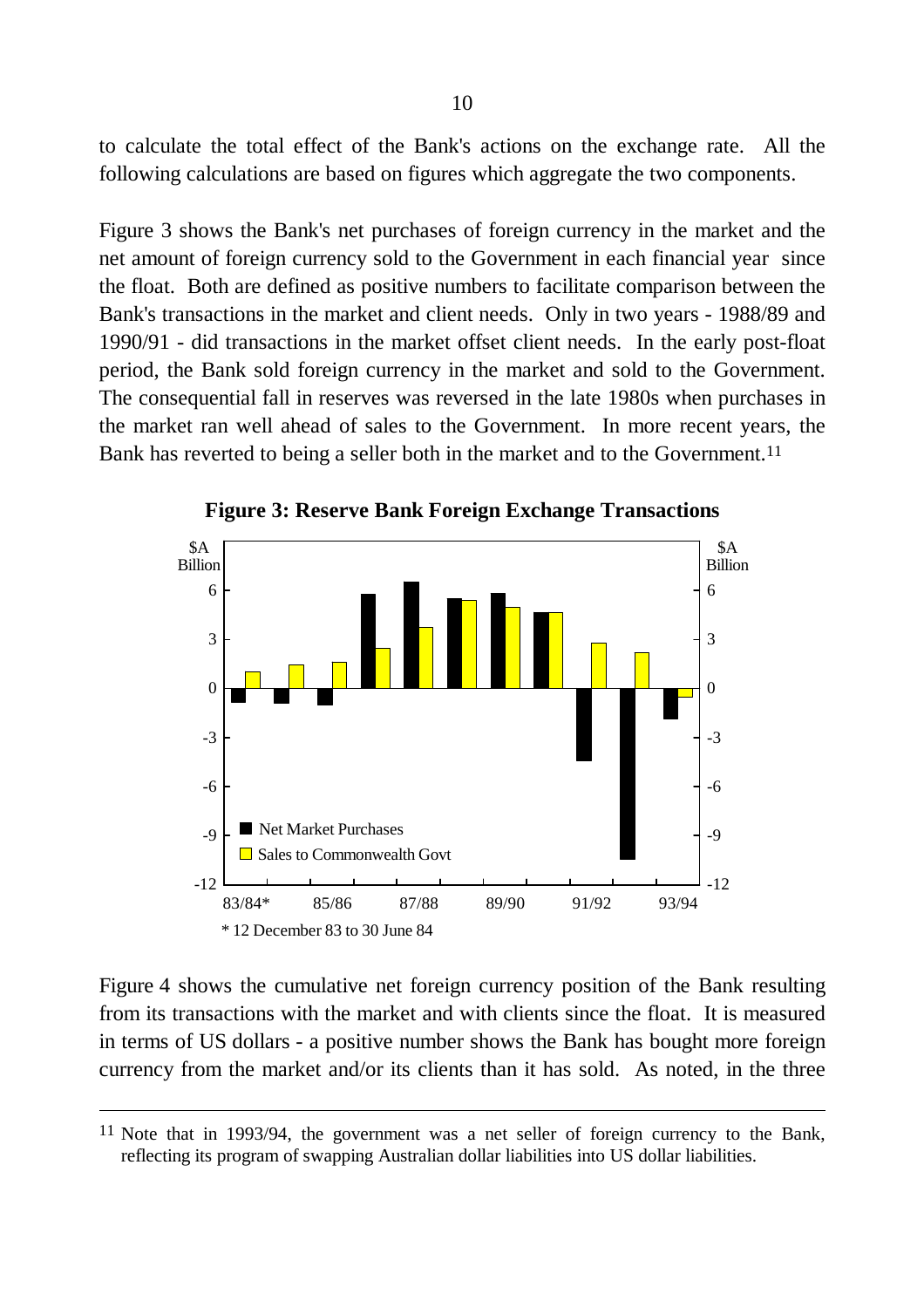years immediately following the float, the Bank was a net seller of foreign currency with the "short" position reaching around \$US7 billion by the latter half of 1986. Soon after, the Bank switched to being a purchaser of foreign currency reflecting, first, a desire to rebuild reserves, and then intervention aimed at resisting the extent of the Australian dollar appreciation. By late 1988, the Bank's net foreign currency position had returned to square. The position fluctuated around zero for a time, before the sharp depreciation of the Australian dollar around the end of 1991 saw the Bank's sales of foreign exchange increase significantly. As at end-June 1994, the Bank had a cumulative "short" position totalling \$US14.8 billion.

These calculations of the Bank's foreign exchange position only reflect the 'discretionary' element, i.e. the purchases and sales of foreign exchange. Throughout the period, however, there was another important influence at work, namely, the earnings on official reserves. These amounted to around \$US8 billion in total and accrued continuously over the period. The dotted line in Figure 4 shows what the total foreign exchange position would be if these inflows were included. For the purposes of calculation of profit and loss, however, it is the 'discretionary' element given by the solid line that is important.



**Figure 4: Cumulative Net Purchases of Foreign Exchange**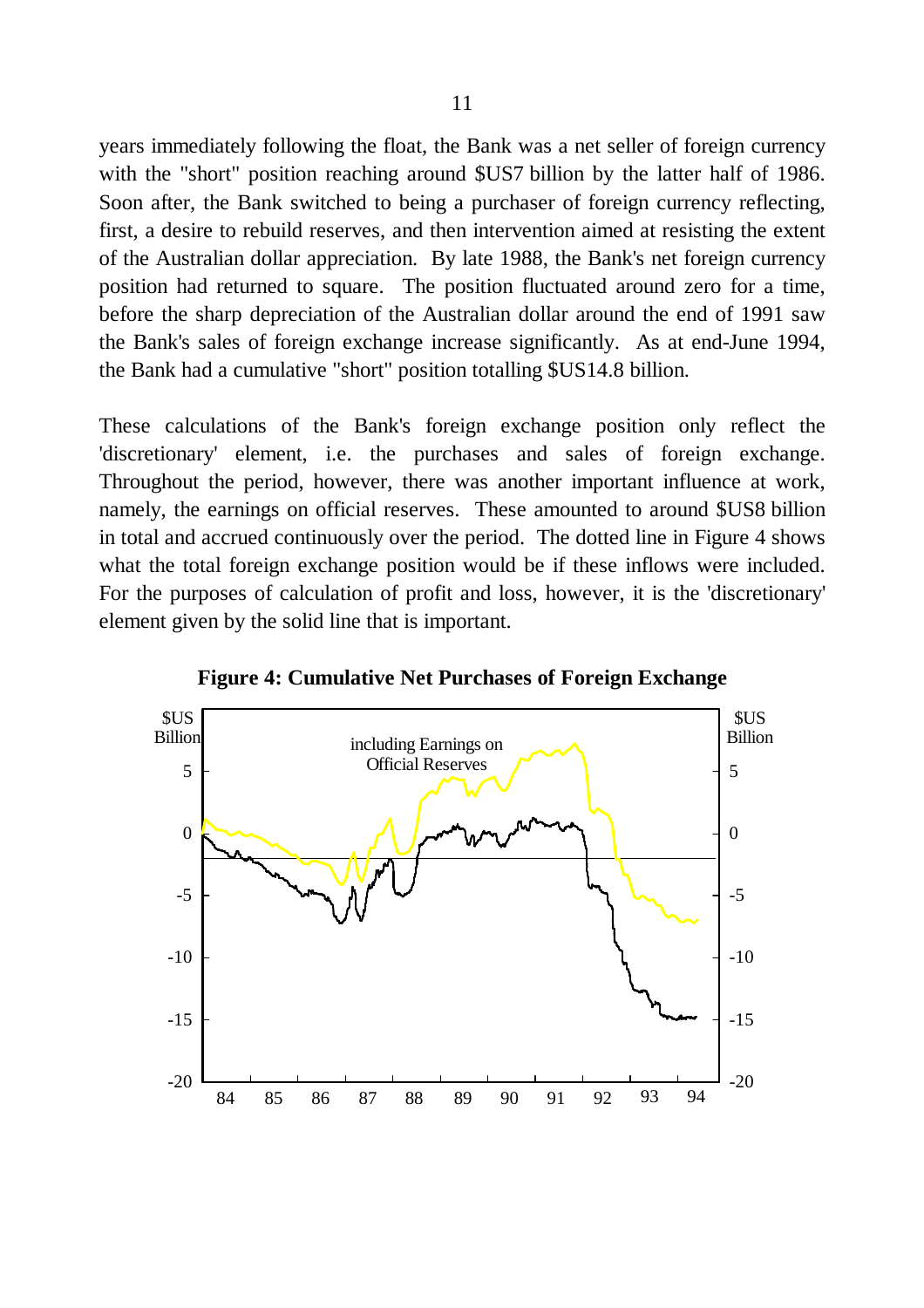### **3.2 Methodology and Data**

#### 3.2.1 Sample Period and Data

This study uses data on the actual deals undertaken by the Bank (volumes and exchange rates). The sample period runs daily from 12 December 1983 to 30 June 1994.

The bulk of the Bank's intervention involves buying or selling US dollars against the Australian dollar on a spot basis; as a consequence, the analysis measures foreign exchange transactions in US dollars.12 Where the Bank undertook a transaction with either the market or a client that involved the exchange of Australian dollars for a foreign currency other than the US dollar, this was recalculated in equivalent US dollars using an appropriate exchange rate. In some cases this was the actual foreign currency/US dollar exchange rate at which the deal was undertaken as deals are often crossed through the US dollar. Where the foreign currency/US dollar rate was not known for individual transactions it was proxied using the average exchange rate at which other deals were carried out on that day, or if that was not available, the exchange rate at 4.00 pm on that day. Outright forward transactions were rare throughout the period, though where they were identified, the forward rate was adjusted for the effect of interest rate differentials to arrive at a comparable spot rate.

#### 3.2.2 Net Interest Income

 $\overline{a}$ 

As noted above, many argue that a full assessment of the profitability of foreign exchange intervention requires that the effect on net interest income be taken into account. Since it is a cost of holding one currency instead of another, it is clearly one of the variables which determines profitability. On the other hand, it can be argued that the effects on net interest income are purely incidental for a central bank which aims to exert a stabilising influence on its exchange rate. They should not, in any way, impinge upon the decision of whether to intervene, and therefore, should be excluded from the profit calculation. This argument has some merit to the extent that profits should not affect a decision to intervene.

<sup>&</sup>lt;sup>12</sup> Spot transactions are settled within 2 business days from the day they are arranged; forward deals are those transactions which are arranged more than 2 business days before settlement.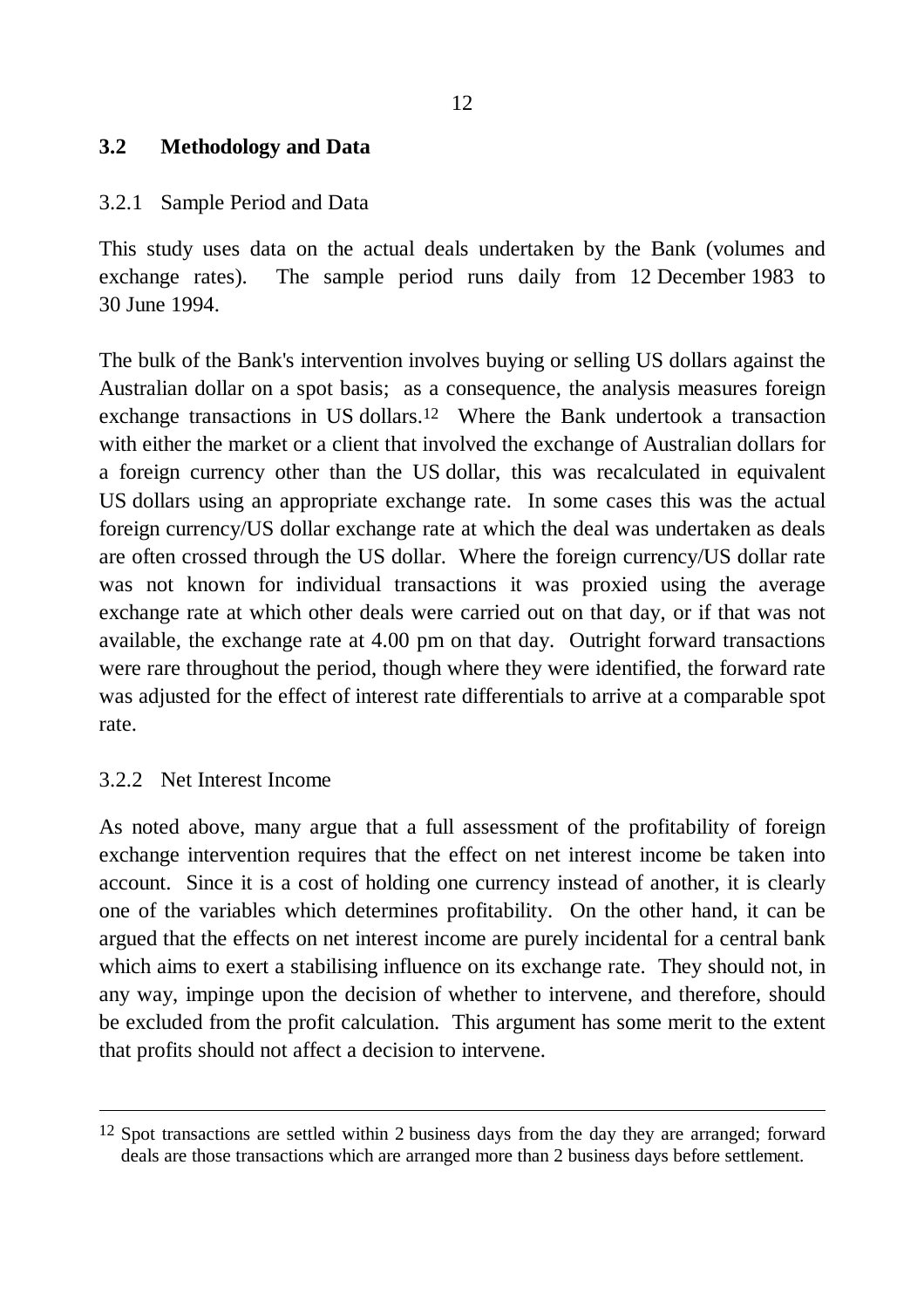In our view, there is not a clear answer to the question of whether interest earnings should be included in profit calculations. To our knowledge, most central banks intervene with the main objective of stabilising their exchange rate; they do not take portfolio considerations into account. In this respect, the most appropriate test of whether they met these objectives is to focus solely on trading profits. On the other hand, it could be claimed that net interest earnings should be taken into account to put central banks on the same footing as private sector speculators who have to take portfolio funding decisions into account.

In what follows, we present the figures for profits both including and excluding net interest income. It is worth repeating the earlier point, however, that taking account of net interest income usually works in the central bank's favour. Contrary to popular perceptions, therefore, the "trading profits" test is normally a harder one to pass than one that looks at total profits including net interest earnings.

The effect on net interest income is measured using the difference between the rate on an Australian 13-week treasury note and a US 3-month treasury bill rate. These are reasonable proxies for the interest rates available to the Bank as, at least until recently, the Bank tended to hold mainly short-term assets. The interest differential is applied to the net open currency position held by the Bank as a result of its foreign exchange operations.

### 3.2.3 Methodology

We have followed a similar procedure to that used by Murray, Zelmer and Williamson in their study of profitability for the Canadian experience. Profits from the Bank's foreign exchange operations at any point of time are calculated by:

$$
\Pi_{t} = \sum_{i=1}^{t} m_{i} [e_{i} - s_{i}]
$$
  
+ 
$$
\begin{cases} t \\ \sum_{i=1}^{t} (v_{i} - m_{i}) (e_{t} - s_{t}) \\ t \\ + \sum_{i=1}^{t} e_{i} \left[ (r_{i}^{*} - r_{i}) \sum_{j=1}^{s} (v_{j} - m_{j}) \right] \end{cases}
$$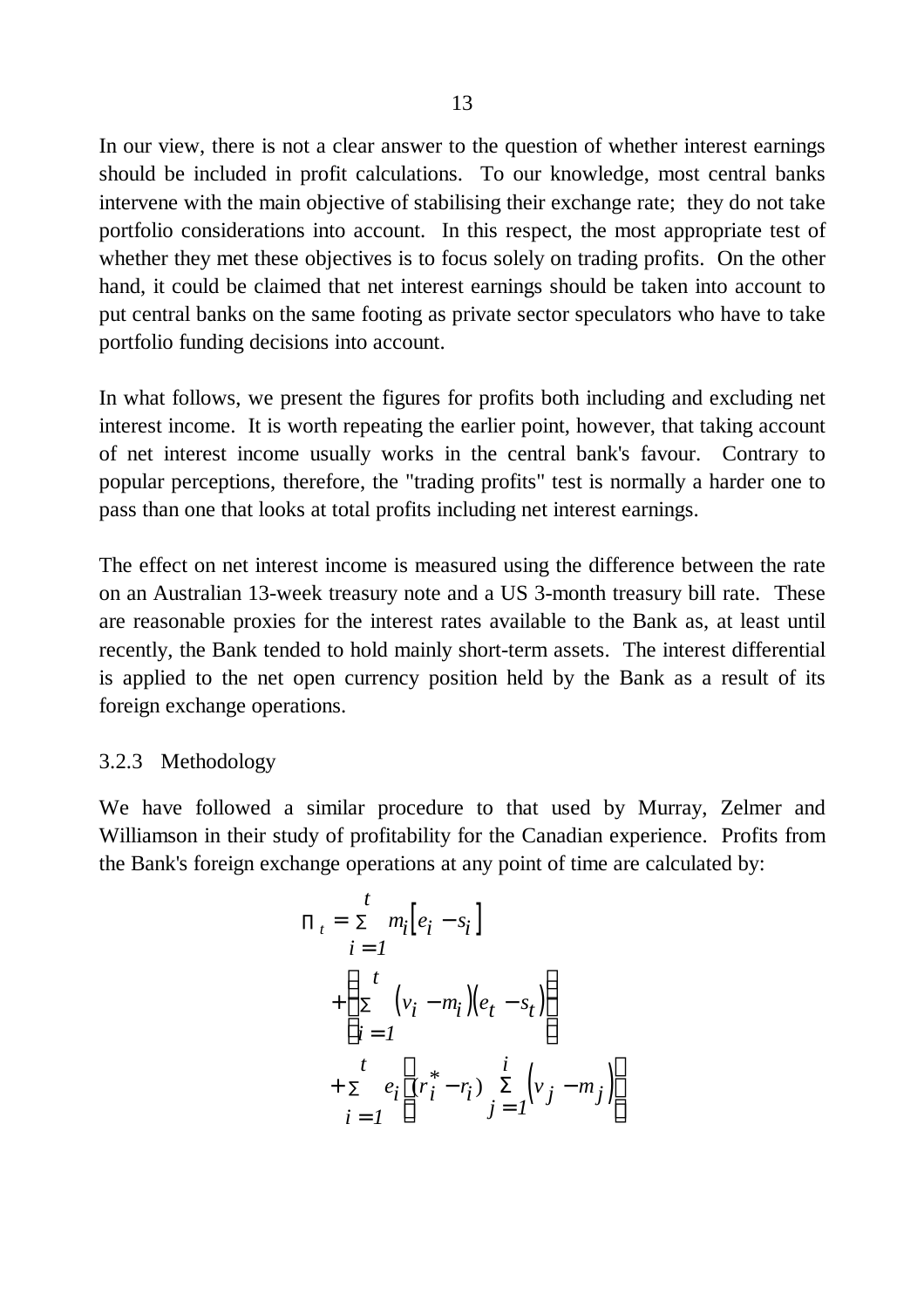where:

- *v i* is the addition to an existing US dollar position, with  $v_i > 0$  for purchases of US dollars in a long position and  $v_i < 0$  for sales of US dollars in a short position;
- $m<sub>i</sub>$ is the reduction in an existing US dollar position, with  $m_i > 0$  for sales of US dollars in a long position and  $m<sub>i</sub> < 0$  for purchases of US dollars in a short position;
- *ei* is the exchange rate at which a transaction is made in terms of the number of Australian dollars per US dollar;
- $r_i$  and  $r_i$ \* are the short-term interest rates on Australian dollar and US dollar assets respectively; and
- *st* is the weighted average exchange rate at which the position is acquired and, for period *t*, is calculated as:

$$
s_{t} = \frac{\sum_{t=1}^{t-1} \binom{t}{t} (v_{j-1} - m_{j-1}) + v_{t} e_{t}}{\sum_{t=1}^{t-1} \binom{t}{t} (v_{j-1} - m_{j-1}) + v_{t}}
$$

The three components on the right hand side of the above formula can be interpreted as follows:

- the first calculates the realised trading profit during the period;
- the second is a measure of the unrealised trading profit. It simply revalues any existing US dollar position using the exchange rate at the end of the period; and
- the third is a measure of net interest earnings from holding a long US dollar (short Australian dollar) position compared with holding the equivalent in Australian dollars.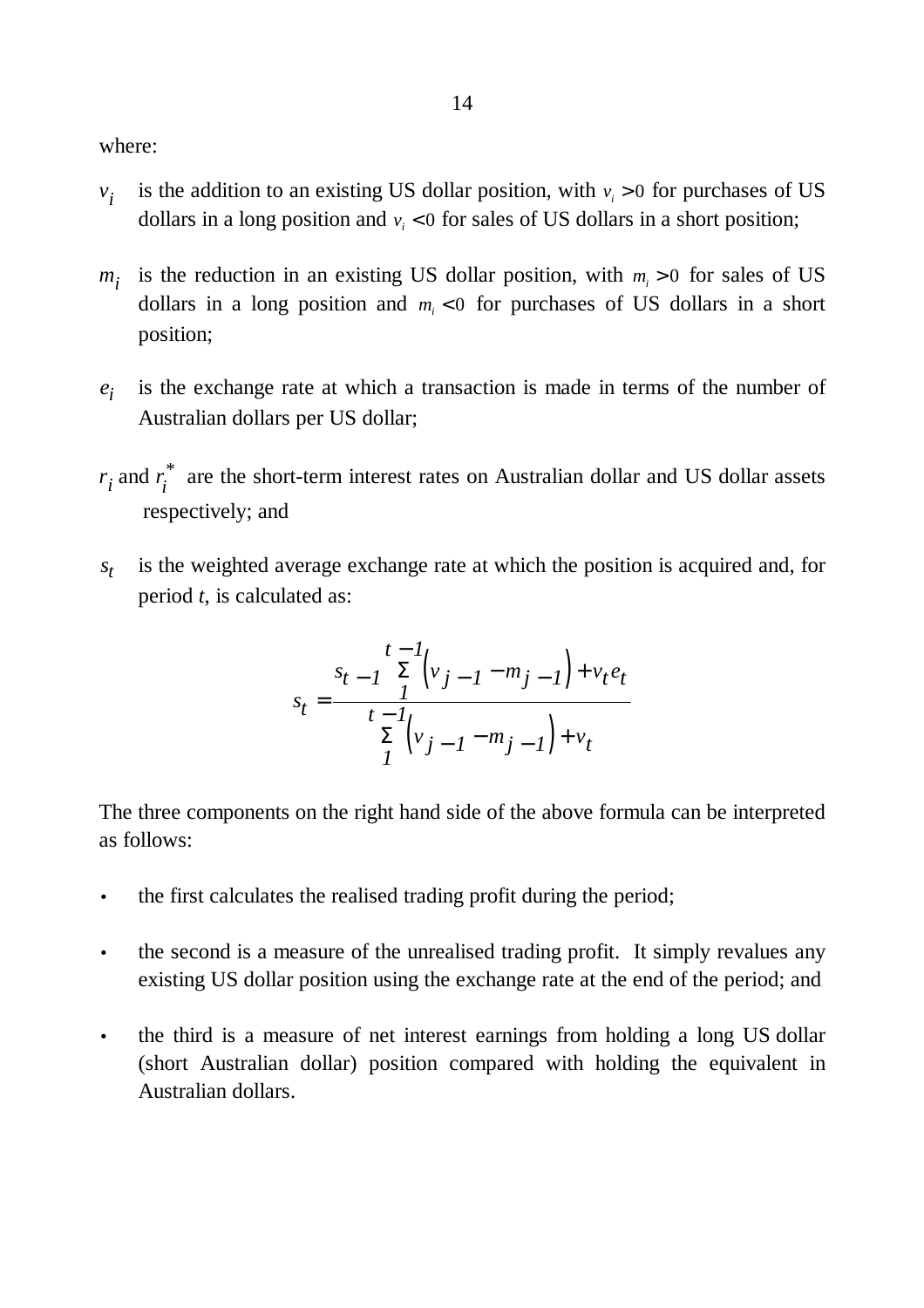Note that there is a distinction made between a transaction that adds to an existing US dollar position,  $v_i$ , and a transaction that partially reverses a position,  $m_i$ . If a transaction adds to an existing US dollar position, the average exchange rate at which that position was acquired is recalculated so as to include that new transaction. At that point, there is no effect on profits. It is only when the position is reversed that trading profits or losses are realised. Realised profits/losses are calculated by comparing the exchange rate at which these US dollars are bought/sold to close out a position with the average exchange rate at which the position was acquired. At the end of the period, the unrealised profit or loss on the remaining open position can be measured by comparing the cost of establishing that position and the prevailing exchange rate.

A simple example best illustrates. Suppose the Bank initially purchases foreign currency and builds up a long US dollar position. As it continues to buy US dollars, the average exchange rate at which its long position has been acquired is recalculated. (In this case, the average exchange rate is an average purchase price.) Profits or losses are realised only when the position is reversed by selling US dollars. If the exchange rate at which the US dollars are sold is higher than the average cost at which they were acquired, then there is a realised profit on this transaction. If selling of US dollars is sustained, it gradually reverses the long US dollar position, resulting in profits/losses being realised until the position is fully closed out. Once closed out, further sales of US dollars open a short US dollar position and the average exchange rate at which this position has been acquired is an average selling price. Profits/ losses are realised on this short US dollar position only when US dollars are purchased. Finally, at the end of the period, unrealised profits on the outstanding US dollar position are calculated using the end-of-period exchange rate.

### **4. EMPIRICAL RESULTS**

Figure 5 shows the accumulation of total profits and its components - realised trading profits, the sum of realised and unrealised trading profits and net interest earnings - between the float and June 1994.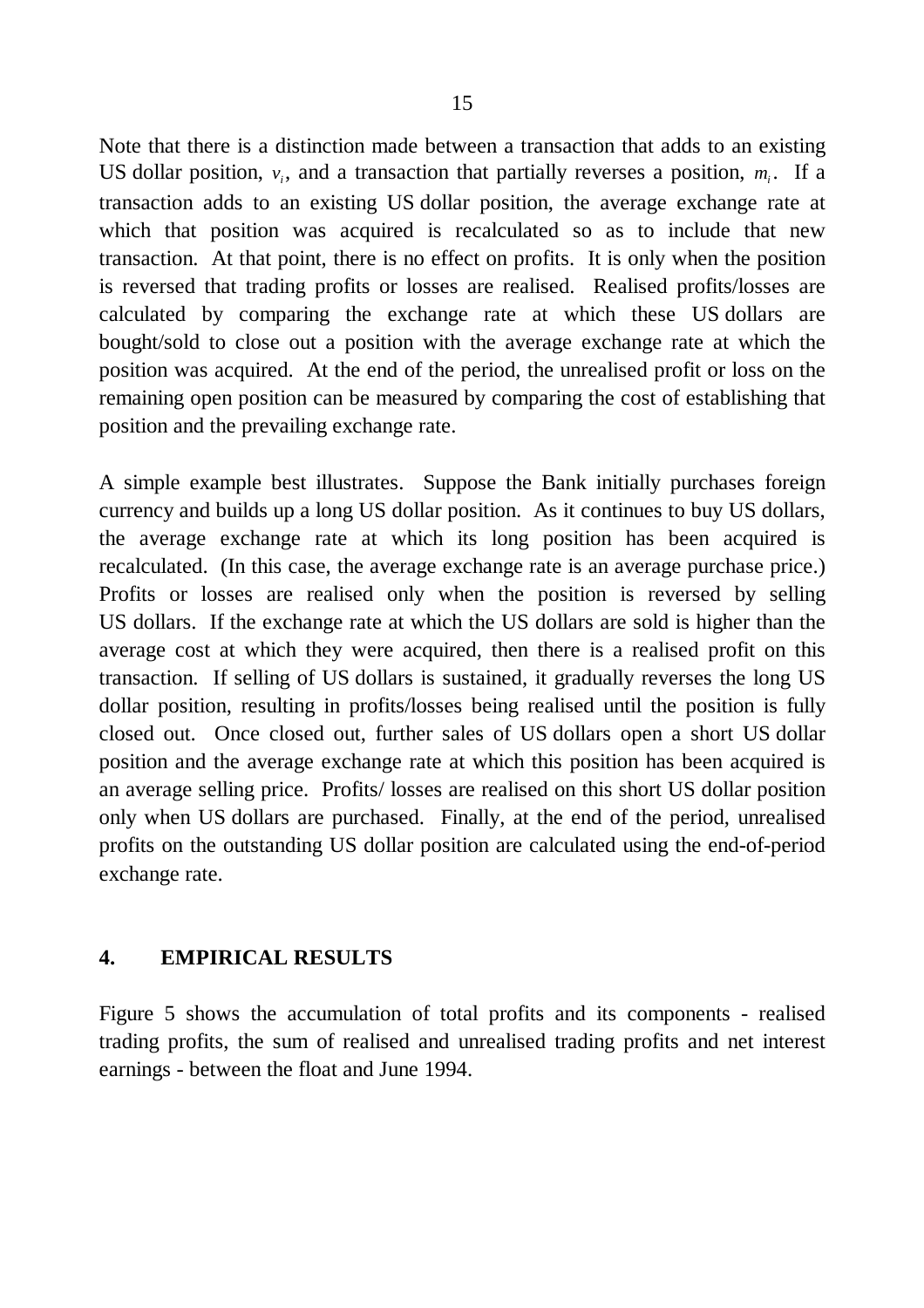

**Figure 5: Cumulative Profits of Foreign Exchange Operations**

In the first few years of the float, realised trading losses were made. The Australian dollar depreciated sharply through this period. The Bank was mainly a seller of foreign exchange but it did also make some purchases from time to time. The cost of these purchases was on average higher than the price at which the Bank was selling, thus realising trading losses.<sup>13</sup> This process continued until end 1986. Thereafter, as the Australian dollar appreciated, the Bank became a net buyer of foreign currency and started to close out the net short position built up in the previous three years. The price at which the Bank was buying through this period was below the average price at which the short position had been established, so profits were realised. By October 1988, when the US dollar short position was finally closed out, realised trading profits stood at \$A306 million, with a further \$A1.9 billion in net interest earnings.

 $\overline{a}$ 

<sup>&</sup>lt;sup>13</sup> These trading losses contrast with the accounting profits reported in the Bank's accounts at this time. Most of the intervention the Bank undertook immediately post float involved the sale of foreign exchange which had been acquired prior to the float when the Australian dollar was stronger and the cost of foreign exchange therefore lower. The sale of this foreign exchange, at prices which were above cost, realised profits in the Bank's accounts. In this study, which looks only at operations since the float, the cost of foreign exchange acquired before the float is not taken into account; it compares receipts from sales of foreign exchange only with the cost of purchases of foreign exchange since the float.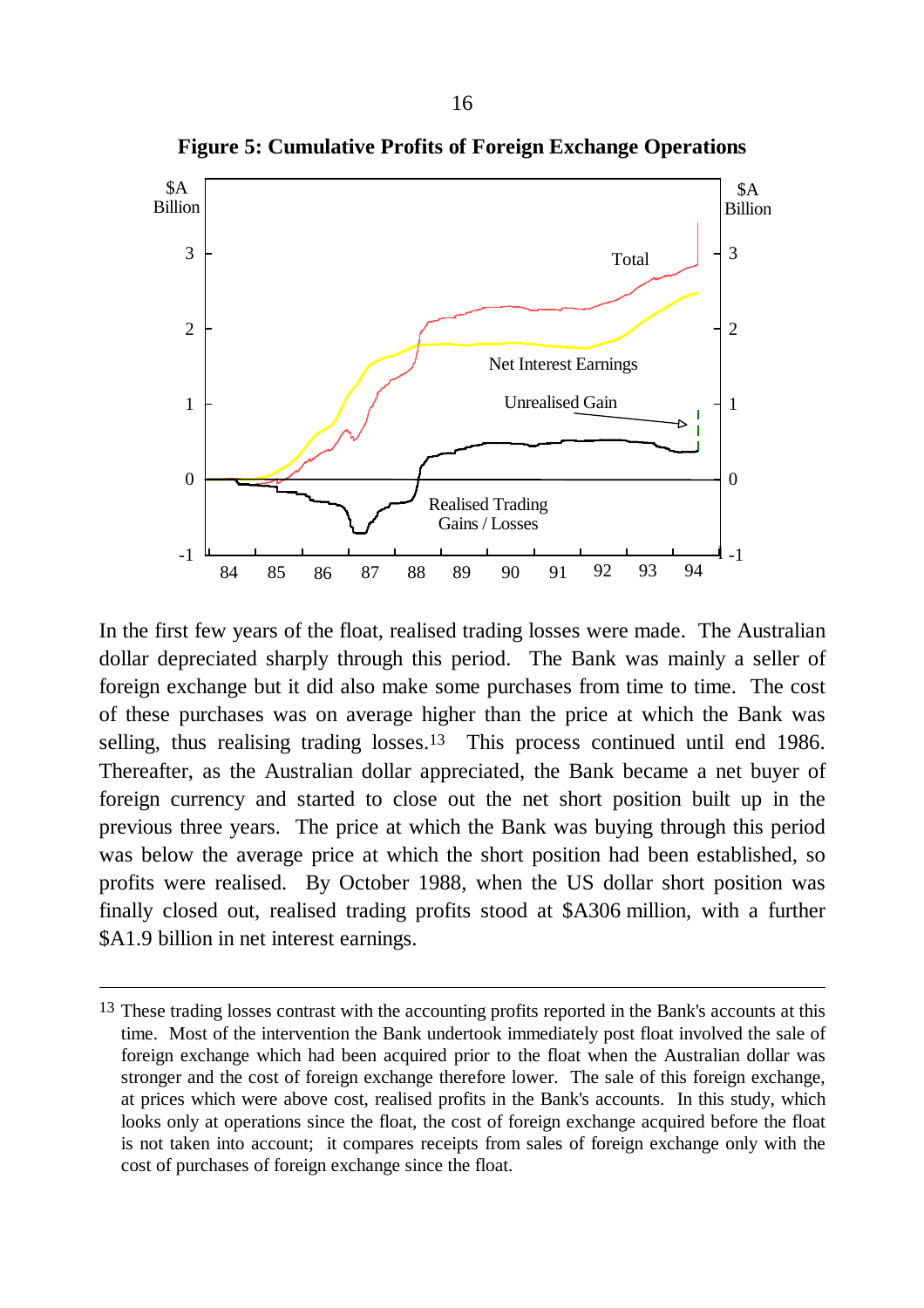Over the next few years, the exchange rate moved within a relatively narrow band and the Bank built up a small long position. Realised profits through this period were relatively modest. Subsequent sales of foreign currency have once again opened up a short foreign currency position amounting to \$US14.8 billion at June 1994. This has not had much impact on realised profits; at June 1994, cumulative realised profits since the float stood at \$A382 million.

Realised gains are one component of profits from intervention. As shown in Table 1, another component is unrealised gains. At June 1994, the short foreign currency position the Bank was holding had resulted in substantial unrealised gains amounting to \$A553 million. These reflect the difference between the average exchange rate at which the short position was accumulated (US71.10 cents) and the exchange rate at end June (US73.04 cents) which is used to revalue the position. The other component of profits - net interest earnings - have also been substantial in recent years, and the cumulative total of such earnings since the float is \$A2478 million. Adding all three components, total profits from intervention since the float have amounted to \$A3414 million.14

| Realised gains        | 382  |
|-----------------------|------|
| Unrealised gains      | 553  |
| Net interest earnings | 2478 |
| Total                 | 3414 |

# **Table 1: Reserve Bank Profits from Intervention 12 December 1983 to 30 June 1994 \$A million**

 $\overline{a}$ 

<sup>&</sup>lt;sup>14</sup> These profits represent only the revenue earned by the Bank as a result of intervention. The Bank also earns regular interest income on its holdings of reserves. Over the period since the float, total earnings on reserves have amounted to around \$US8 billion.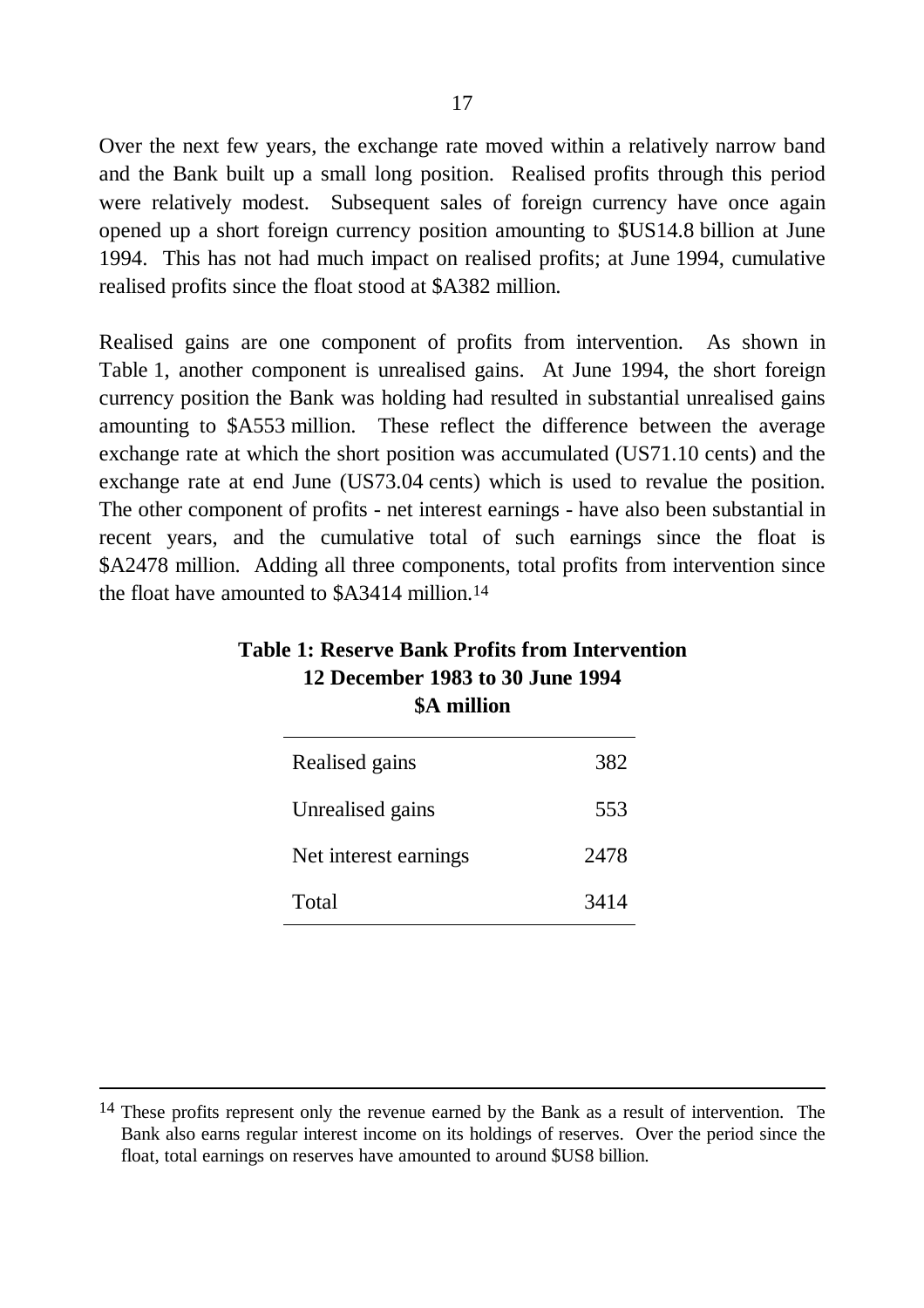#### **5. ALTERNATIVE TESTS OF STABILISING INTERVENTION**

#### **5.1 Wonnacott's Criterion**

#### 5.1.1 Methodology

Another test of whether exchange rate intervention is stabilising is if it acts to reduce the variance of the exchange rate around its equilibrium. This definition, however, has a major shortcoming in that it requires an exchange rate model to determine what the equilibrium rate should be, something which continues to elude the economics profession.

Wonnacott (1982) argued that a more practical definition is that intervention is stabilising if it reduces the variance of the exchange rate around its trend; this long-term trend is approximated with a centred moving average. The deviation of the exchange rate from its moving average is given by:

$$
DMA = \frac{e_i - MA_k}{MA_k} * 100
$$

where:

*MAk* is a centred moving average over *k* periods.

Wonnacott's test involves measuring whether the direction of intervention is consistent with pushing the exchange rate back towards its long-run moving average. If DMA is greater than zero, so that the exchange rate is above its long-term trend, intervention that is working in the right direction would involve the Reserve Bank selling foreign currency to the market. Similarly, intervention would be stabilising if the Bank purchased foreign currency from the market when DMA is negative. The performance of the monetary authority can be measured by the ratio of the number of days when intervention was in a stabilising direction to the number of days when intervention took place.

This success ratio is given by:

$$
SR = \sum_{i=1}^{t} (d_i) / \sum_{i=1}^{t} (D_i)
$$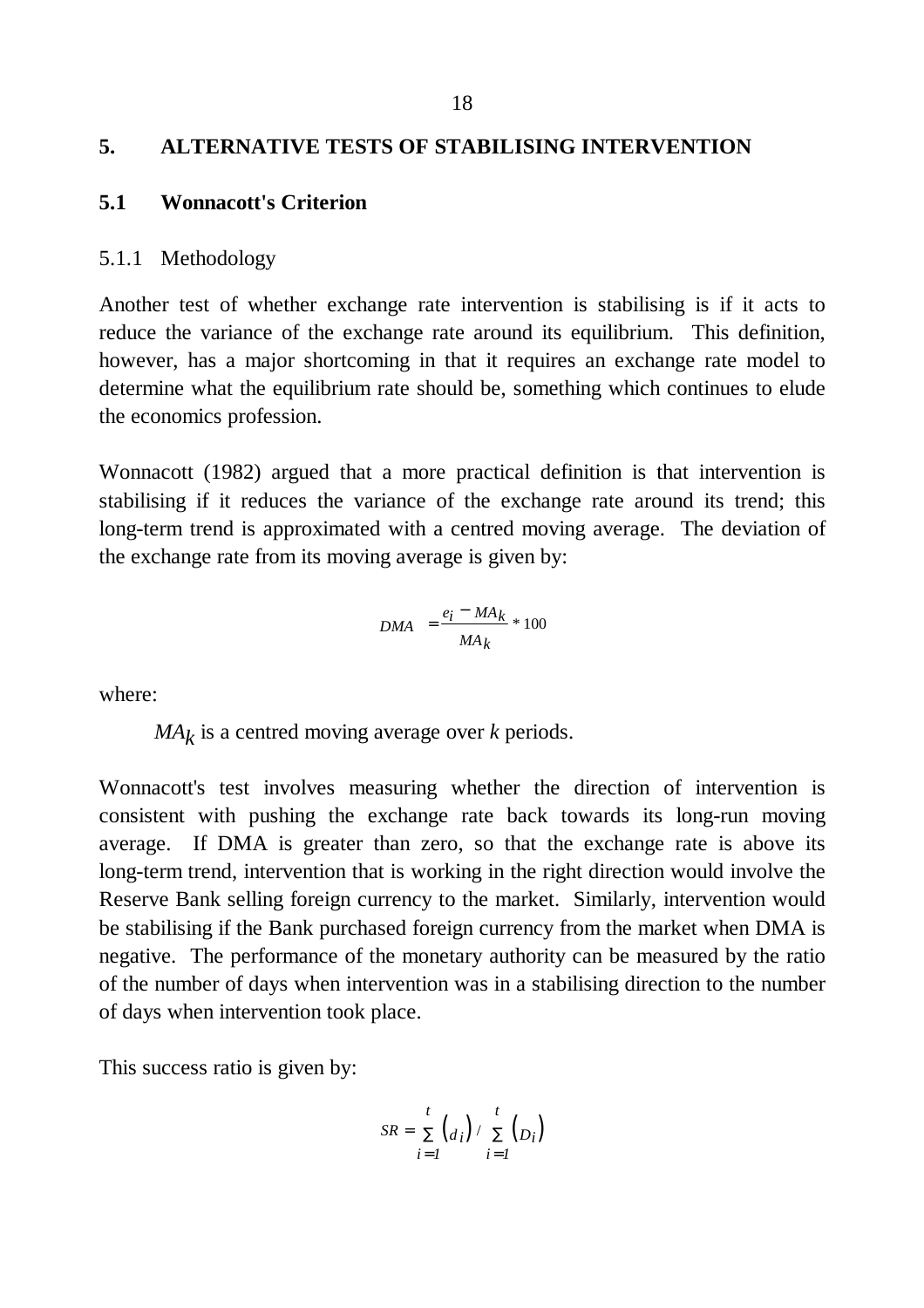where:

 $d_i = 1$  if intervention was in the right direction (and zero otherwise); and,

 $D_i = 1$  if intervention took place (and zero otherwise).

Alternatively, the success ratio can be weighted according to the dollar value of intervention so as to account for the relative intensity of the intervention:

$$
SR(\$) = \sum_{i=1}^{t} {n_i d_i} / \sum_{i=1}^{t} {n_i D_i}
$$

where:

 $\overline{a}$ 

*ni* is the absolute amount of foreign currency purchased or sold in period *i*.

This pragmatic approach rests upon a number of assumptions. First, the moving average is a reasonable proxy for the equilibrium rate, given that this equilibrium cannot be otherwise quantified. Large and discrete one-off movements in fundamentals could require an abrupt shift in the equilibrium rate, something which cannot be picked up by a simple moving average. Second, intervention has no discernible impact on the longer run trend in the exchange rate. If intervention has some impact in the longer-term, then the centred moving average exchange rate would not be an exogenous parameter for the monetary authority, but would be endogenous to its own policies. Whilst these assumptions are fairly restrictive, we would suggest that violations to them have probably not been too great throughout the period; as a consequence, the success ratios (SR and SR(\$)) should allow us to reasonably determine whether intervention was working in the right direction<sup>15</sup>.

An underlying theme of Wonnacott's test is that intervention is more likely to be working in the right direction the larger the deviation of the exchange rate from its moving average. As a consequence, we have also calculated the success ratios using a restricted sample that excludes those observations which lie within an *x* per cent band of the moving average. Two alternative band widths were chosen: 1½ per cent and 3 per cent either side of the moving average. This is also more realistic because it allows the central bank some latitude in assessing where the

<sup>&</sup>lt;sup>15</sup> The success ratios measure whether the direction of intervention is correct. They do not test whether intervention influences the level of the exchange rate.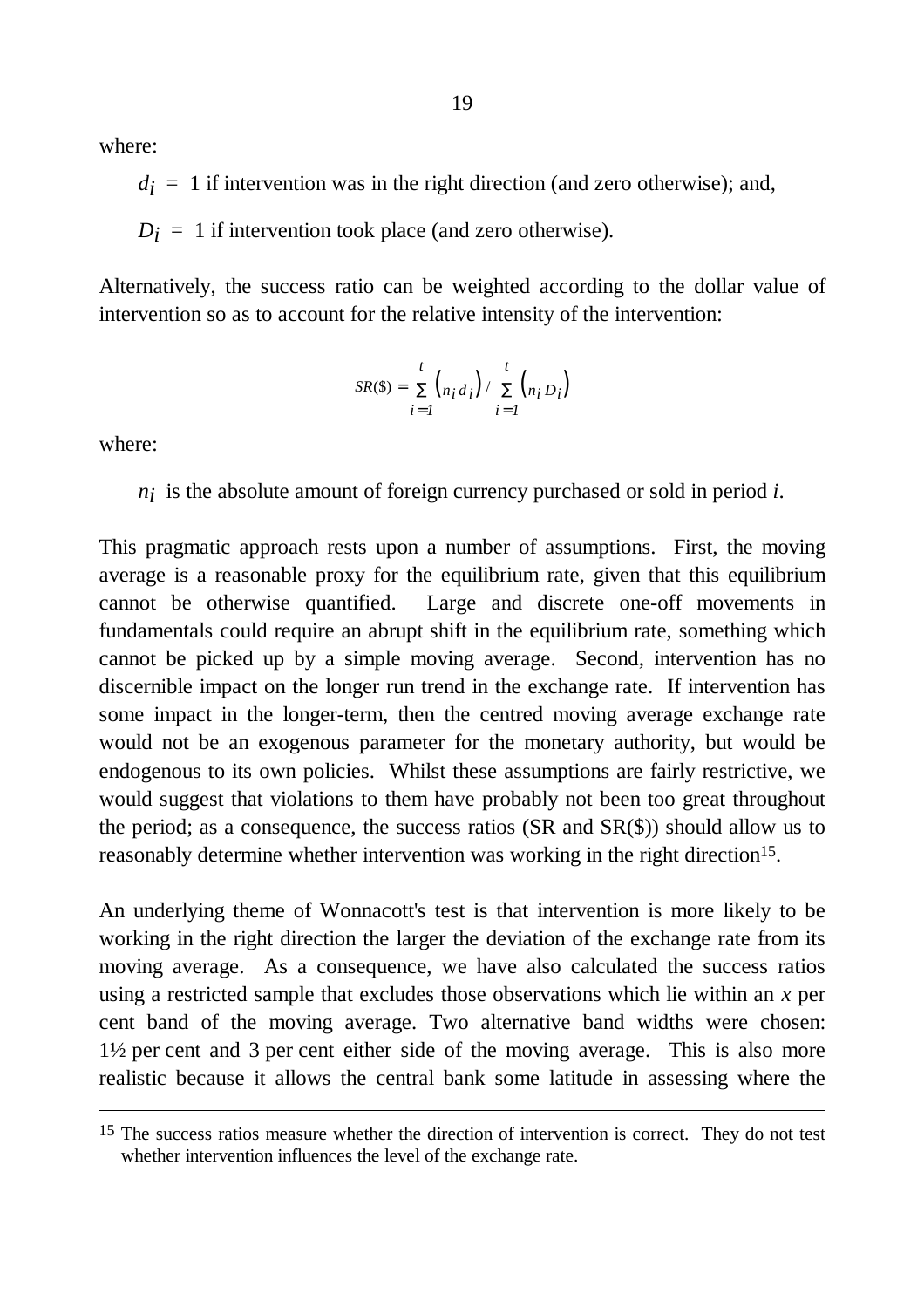longer-term exchange rate is likely to lie. In addition, because the lag length of the moving average is also somewhat arbitrary, the success ratios were calculated using 3-month, 6-month, and 12-month moving averages.16

#### 5.1.2 Empirical Results

 $\overline{a}$ 

Table 2 sets out the results for the total post-float period, for the various combinations of moving averages and band widths. The way these can be interpreted is as follows: row 3, for instance, shows results where a three-month moving average and a 3 per cent band width are used. The statistics show that over the whole period the exchange rate deviated from its moving average by more than 3 per cent on 139 days. On 94 of these days (i.e. 68 per cent) the Bank intervened in the foreign exchange market. Of these interventions, 80 per cent (91 per cent when weighted by the size of intervention) were in a stabilising direction. The final column shows that the average daily value of intervention that was in a stabilising direction was \$A66 million.

Success ratios are all in excess of 50 per cent, which indicates that the Bank's intervention on average was in a stabilising direction on this test. If intervention had been random, success ratios would not have been significantly different from 50 per cent.17 The success ratios are significantly higher when weighted according to the size of intervention, suggesting that large interventions had a greater propensity to be in the right direction than smaller ones. Intervention tended to occur more frequently the further the exchange rate deviated from its moving average and the success ratios also tended to be higher in these cases.

<sup>&</sup>lt;sup>16</sup> The tests were performed on series that contain 6 months fewer observations than the original series in order to allow for the calculation of a 12 month centred moving average.

<sup>&</sup>lt;sup>17</sup> Given the sample size, any value more than 2 per cent away from 50 per cent would be significantly different from a random outcome.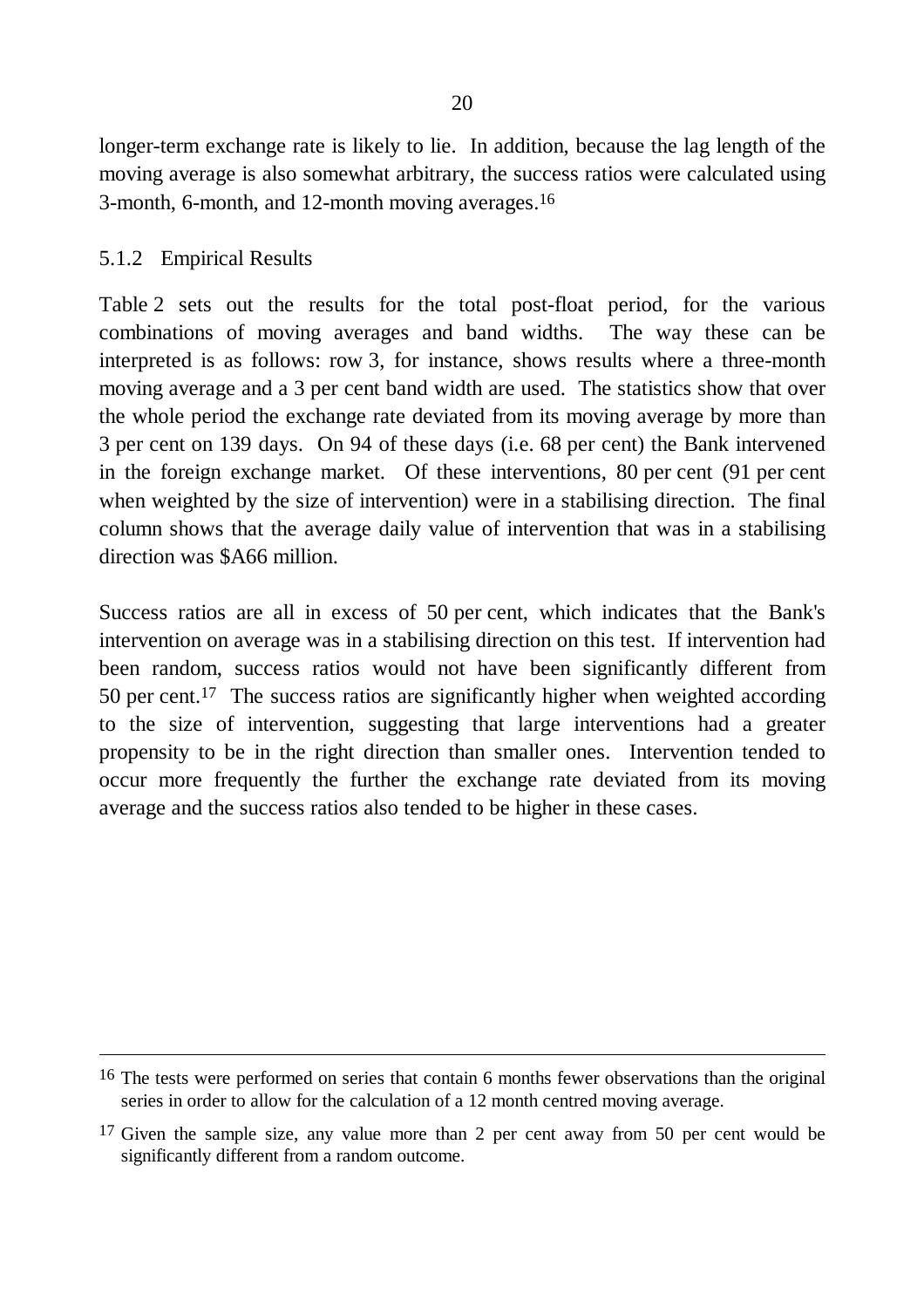|                                                                                                               | Total<br>No.<br>Days | No. of<br>Days<br>Intervened | Percentage<br>of Days<br>Intervened | % of Intervention<br>in Stabilising<br>Direction<br>No. of<br>Days | Dollar<br>value | Average Dollar Value<br>of Intervention in<br><b>Stabilising Direction</b> |
|---------------------------------------------------------------------------------------------------------------|----------------------|------------------------------|-------------------------------------|--------------------------------------------------------------------|-----------------|----------------------------------------------------------------------------|
|                                                                                                               |                      |                              |                                     | <b>SR</b>                                                          | $SR(\text{S})$  | $($A \text{ mil})$                                                         |
| 3-Month<br><b>Moving Average</b>                                                                              |                      |                              |                                     |                                                                    |                 |                                                                            |
| All Days                                                                                                      | 2703                 | 1546                         | 57                                  | 55                                                                 | 68              | 65                                                                         |
| /DEV/ $>1\frac{1}{2}$ per cent                                                                                | 745                  | 428                          | 57                                  | 71                                                                 | 85              | 66                                                                         |
| $\langle DEV \rangle > 3$ per cent                                                                            | 139                  | 94                           | 68                                  | 80                                                                 | 91              | 66                                                                         |
| 6-Month<br><b>Moving Average</b><br>All Days<br>$\langle DEV \rangle > 1\frac{1}{2}$ per cent                 | 2703<br>1205         | 1546<br>695                  | 57<br>58                            | 55<br>64                                                           | 66<br>81        | 64<br>63                                                                   |
| $/$ DEV $/$ $>$ 3 per cent                                                                                    | 419                  | 266                          | 64                                  | 76                                                                 | 92              | 64                                                                         |
| 12 Month<br><b>Moving Average</b><br>All Days<br>/DEV/ $>1\frac{1}{2}$ per cent<br>$/$ DEV $/$ $>$ 3 per cent | 2703<br>1804<br>932  | 1546<br>1056<br>598          | 57<br>59<br>64                      | 56<br>55<br>60                                                     | 65<br>71<br>80  | 63<br>62<br>59                                                             |

# **Table 2: Moving Average Test for Stabilising Intervention**

(for whole post-float period)

The style of the Bank's intervention has changed during the period since the float. Up to late 1985, intervention was light. The average amount dealt on the days when the Bank intervened was about \$A12 million, with the largest being on 8 November 1985, when the Bank purchased \$A90 million. In 1986, the scale of intervention started to become bigger. The catalyst for the change in approach was recurring episodes of extreme foreign exchange market instability. Around the middle of the year, as the exchange rate had already fallen a long way and looked undervalued in relation to economic fundamentals, the Bank intervened heavily to provide a solid foundation. On several days, purchases of Australian dollars from the market approached \$A250 million, and for July 1986 as a whole, net purchases amounted to \$A1.2 billion. Through the second half of the 1980s, the Bank maintained a frequent presence in the market, intervening on 76 per cent of days. The average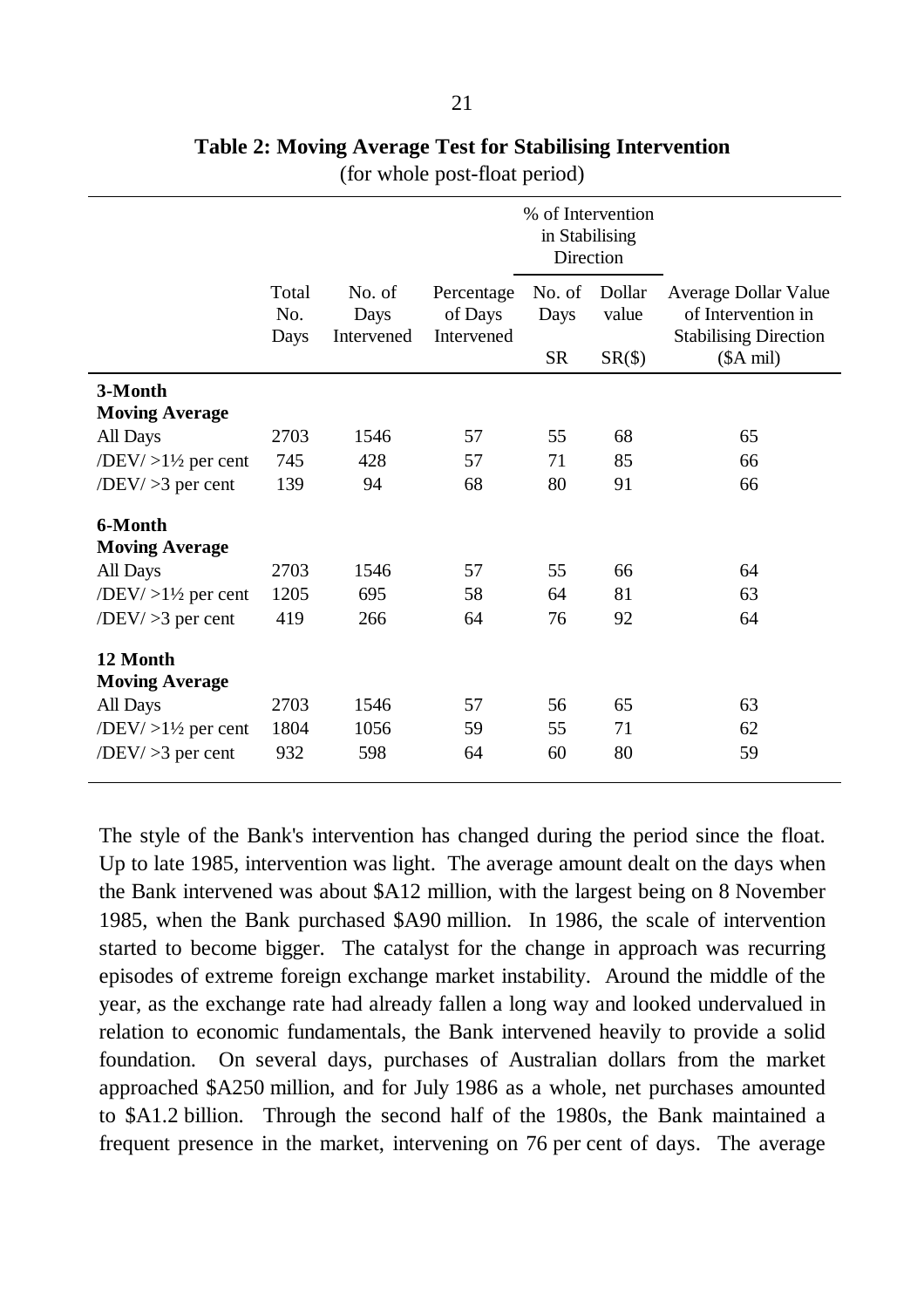size of daily intervention was about \$A50 million. In the 1990s, the frequency of intervention fell sharply to 26 per cent of days, though the average size increased to about \$A110 million.

It is possible to split the floating rate period into three broad sub-periods, corresponding to different phases in the Bank's intervention:

- from the float until late 1985, when intervention in the market was very light;
- from late 1985 to early 1991, when the Bank intervened frequently in the market with moderate volumes; and
- since early 1991, when the Bank has been in the market less frequently but has dealt in large amounts when needed.

The results for these three sub-periods are shown in Table 3. These results show that the success rate of intervention, as measured by SR and SR(\$), was a little higher in the second sub-period than in the first period, but increased noticeably in the latest sub-period when the Bank intervened less frequently but in larger amounts. Most success ratios in this last period were above 70 per cent and some were 100 per cent. This suggests that the Bank was most successful when it entered the market less frequently but on a significant scale.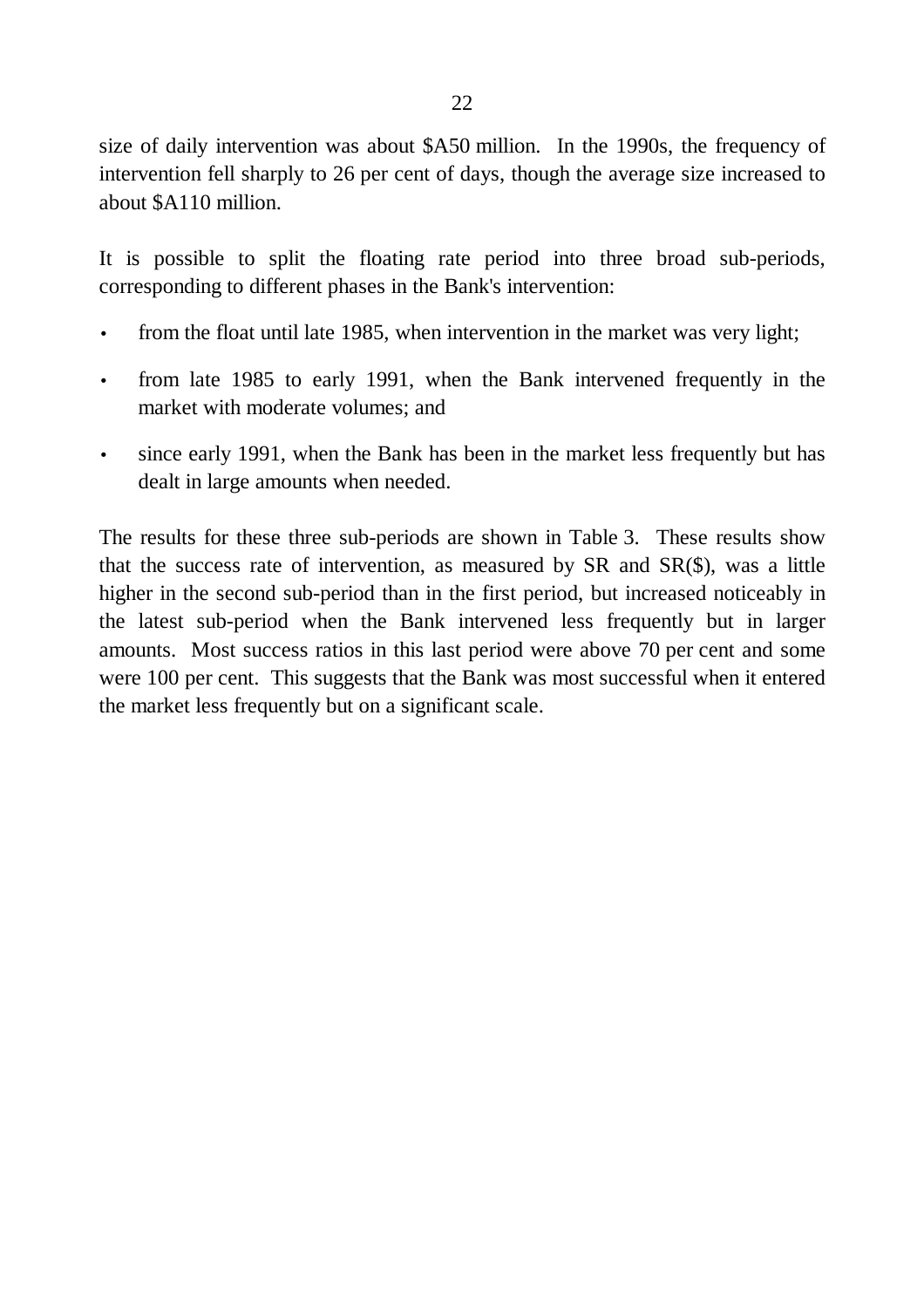|                                               |                      |                              |                                     | % of Intervention<br>in Stabilising<br>Direction |                                         |                                                                                                  |  |
|-----------------------------------------------|----------------------|------------------------------|-------------------------------------|--------------------------------------------------|-----------------------------------------|--------------------------------------------------------------------------------------------------|--|
|                                               | Total<br>No.<br>Days | No. of<br>Days<br>Intervened | Percentage<br>of Days<br>Intervened | No. of<br>Days<br><b>SR</b>                      | Dollar<br>value<br>$SR(\text{$\circ$})$ | Average Dollar Value<br>of Intervention in<br><b>Stabilising Direction</b><br>$($A \text{ mil})$ |  |
|                                               |                      |                              | 12 December 1983 to 31 October 1985 |                                                  |                                         |                                                                                                  |  |
| 3-Month                                       |                      |                              |                                     |                                                  |                                         |                                                                                                  |  |
| <b>Moving Average</b>                         |                      |                              |                                     |                                                  |                                         |                                                                                                  |  |
| All Days                                      | 527                  | 274                          | 52                                  | 54                                               | 59                                      | 12                                                                                               |  |
| /DEV/ $>1\frac{1}{2}$ per cent                | 237                  | 112                          | 47                                  | 60                                               | 67                                      | 15                                                                                               |  |
| $/$ DEV $/$ $>$ 3 per cent                    | 64                   | 31                           | 48                                  | 74                                               | 83                                      | 19                                                                                               |  |
| 6-Month<br><b>Moving Average</b>              |                      |                              |                                     |                                                  |                                         |                                                                                                  |  |
| All Days                                      | 527                  | 274                          | 52                                  | 53                                               | 59                                      | 12                                                                                               |  |
| $\langle DEV \rangle > 1\frac{1}{2}$ per cent | 329                  | 163                          | 50                                  | 58                                               | 63                                      | 13                                                                                               |  |
| $\langle$ DEV $/$ > 3 per cent                | 148                  | 76                           | 51                                  | 66                                               | 78                                      | 16                                                                                               |  |
| 12 Month<br><b>Moving Average</b>             |                      |                              |                                     |                                                  |                                         |                                                                                                  |  |
| All Days                                      | 527                  | 274                          | 52                                  | 51                                               | 55                                      | 12                                                                                               |  |
| /DEV/ $>1\frac{1}{2}$ per cent                | 419                  | 225                          | 54                                  | 51                                               | 55                                      | 12                                                                                               |  |
| $/$ DEV $/$ $>$ 3 per cent                    | 289                  | 157                          | 54                                  | 53                                               | 59                                      | 13                                                                                               |  |
|                                               |                      |                              | 1 November 1985 to 31 January 1991  |                                                  |                                         |                                                                                                  |  |
| 3-Month<br><b>Moving Average</b>              |                      |                              |                                     |                                                  |                                         |                                                                                                  |  |
| All Days                                      | 1422                 | 1075                         | 76                                  | 53                                               | 62                                      | 64                                                                                               |  |
| /DEV/ $>1\frac{1}{2}$ per cent                | 377                  | 279                          | 74                                  | 72                                               | 82                                      | 68                                                                                               |  |
| $/$ DEV $/$ $>$ 3 per cent                    | 75                   | 63                           | 84                                  | 83                                               | 92                                      | 87                                                                                               |  |
| 6-Month<br><b>Moving Average</b>              |                      |                              |                                     |                                                  |                                         |                                                                                                  |  |
| All Days                                      | 1422                 | 1075                         | 76                                  | 53                                               | 62                                      | 62                                                                                               |  |
| /DEV/ $>1\frac{1}{2}$ per cent                | 614                  | 463                          | 75                                  | 63                                               | 75                                      | 60                                                                                               |  |
| $/$ DEV $/$ $>$ 3 per cent                    | 229                  | 175                          | 76                                  | 79                                               | 92                                      | 70                                                                                               |  |
| 12 Month<br><b>Moving Average</b>             |                      |                              |                                     |                                                  |                                         |                                                                                                  |  |
| All Days                                      | 1422                 | 1075                         | 76                                  | 54                                               | 63                                      | 62                                                                                               |  |
| $/$ DEV $/$ >1½ per cent                      | 951                  | 723                          | 76                                  | 55                                               | 68                                      | 63                                                                                               |  |
| $/$ DEV $/$ $>$ 3 per cent                    | 491                  | 392                          | 80                                  | 61                                               | 77                                      | 62                                                                                               |  |

**Table 3: Moving Average Test for Stabilising Intervention**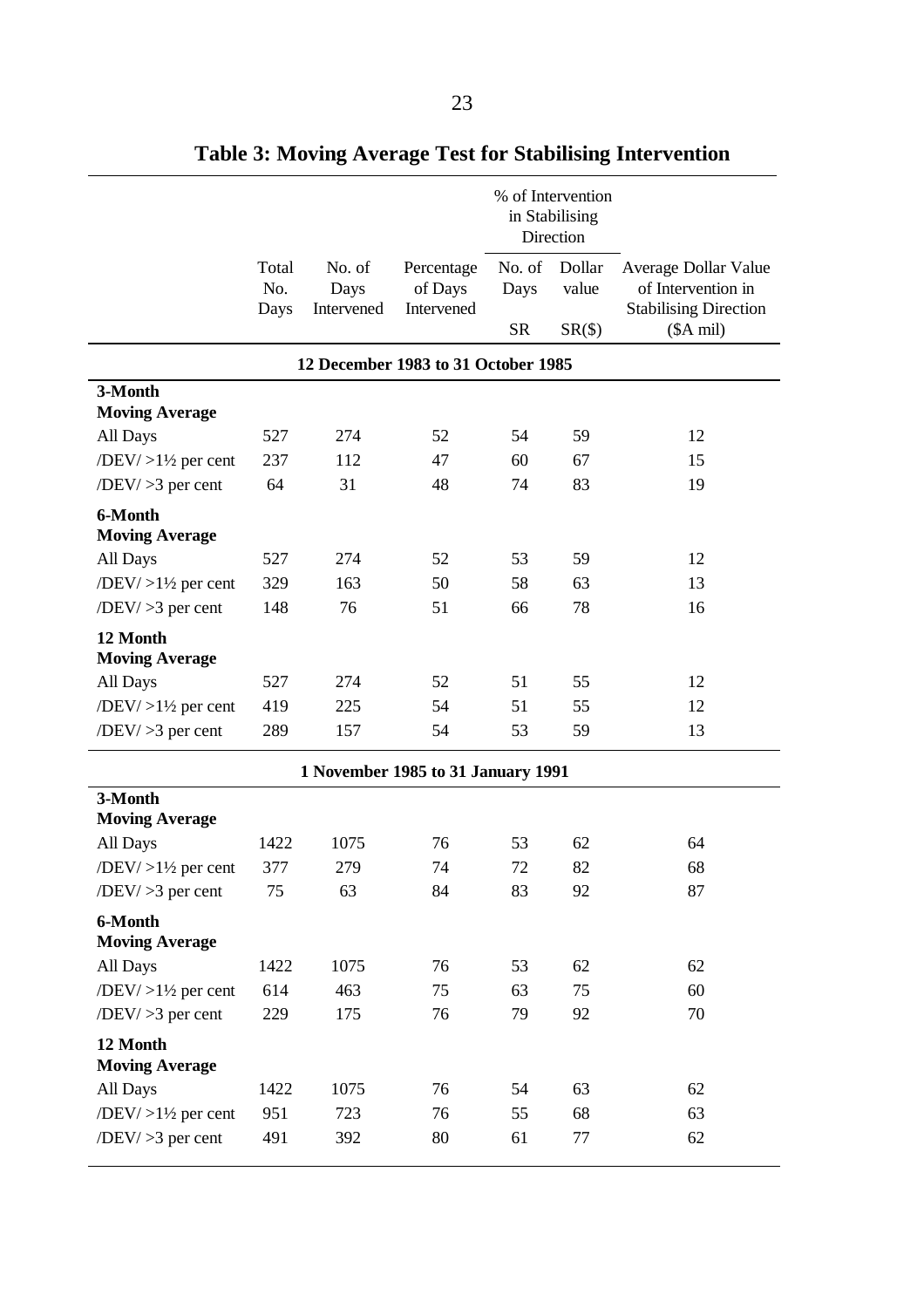|                                               |              |                |                                 | % of Intervention<br>in Stabilising<br>Direction |                 |                                            |
|-----------------------------------------------|--------------|----------------|---------------------------------|--------------------------------------------------|-----------------|--------------------------------------------|
|                                               | Total<br>No. | No. of<br>Days | Percentage<br>of Days           | No. of<br>Days                                   | Dollar<br>value | Average Dollar Value<br>of Intervention in |
|                                               | Days         | Intervened     | Intervened                      |                                                  |                 | <b>Stabilising Direction</b>               |
|                                               |              |                |                                 | <b>SR</b>                                        | $SR(\text{\$})$ | $($A \text{ mil})$                         |
|                                               |              |                | 1 February 1991 to 30 June 1994 |                                                  |                 |                                            |
| 3-Month                                       |              |                |                                 |                                                  |                 |                                            |
| <b>Moving Average</b>                         |              |                |                                 |                                                  |                 |                                            |
| All Days                                      | 754          | 197            | 26                              | 71                                               | 80              | 126                                        |
| $\langle DEV \rangle > 1\frac{1}{2}$ per cent | 131          | 37             | 28                              | 95                                               | 97              | 162                                        |
| $/$ DEV $/$ $>$ 3 per cent                    | $\mathbf{0}$ | $\mathbf{0}$   | <b>NA</b>                       | <b>NA</b>                                        | NA              | <b>NA</b>                                  |
| 6-Month                                       |              |                |                                 |                                                  |                 |                                            |
| <b>Moving Average</b>                         |              |                |                                 |                                                  |                 |                                            |
| All Days                                      | 754          | 197            | 26                              | 69                                               | 79              | 127                                        |
| /DEV/ $>1\frac{1}{2}$ per cent                | 262          | 69             | 27                              | 84                                               | 98              | 163                                        |
| $/$ DEV $/$ $>$ 3 per cent                    | 42           | 15             | 36                              | 100                                              | 100             | 176                                        |
| 12 Month                                      |              |                |                                 |                                                  |                 |                                            |
| <b>Moving Average</b>                         |              |                |                                 |                                                  |                 |                                            |
| All Days                                      | 754          | 197            | 26                              | 68                                               | 72              | 120                                        |
| /DEV/ $>1\frac{1}{2}$ per cent                | 434          | 108            | 25                              | 74                                               | 85              | 129                                        |
| $/$ DEV $/$ $>$ 3 per cent                    | 152          | 49             | 32                              | 84                                               | 97              | 137                                        |

**Table 3: Moving Average Test for Stabilising Intervention** *(cont.)*

Studies of other major foreign exchange markets have come up with similar conclusions. Wonnacott (1982) applied his test to US intervention in Deutschemarks over the late 1970s, Mayer and Taguchi (1983) studied intervention by Germany, Japan and the United Kingdom between 1974 and 1982 while Murray, Zelmer and Williamson (1990) examined Canadian intervention over the period 1975 to 1988. Their results showed that intervention was helpful, at least on some simple tests. For example, the percentage of days when intervention occurred, the percentage of intervention that was in the right direction and the average value of intervention all tended to increase as the exchange rate moved further away from its moving average.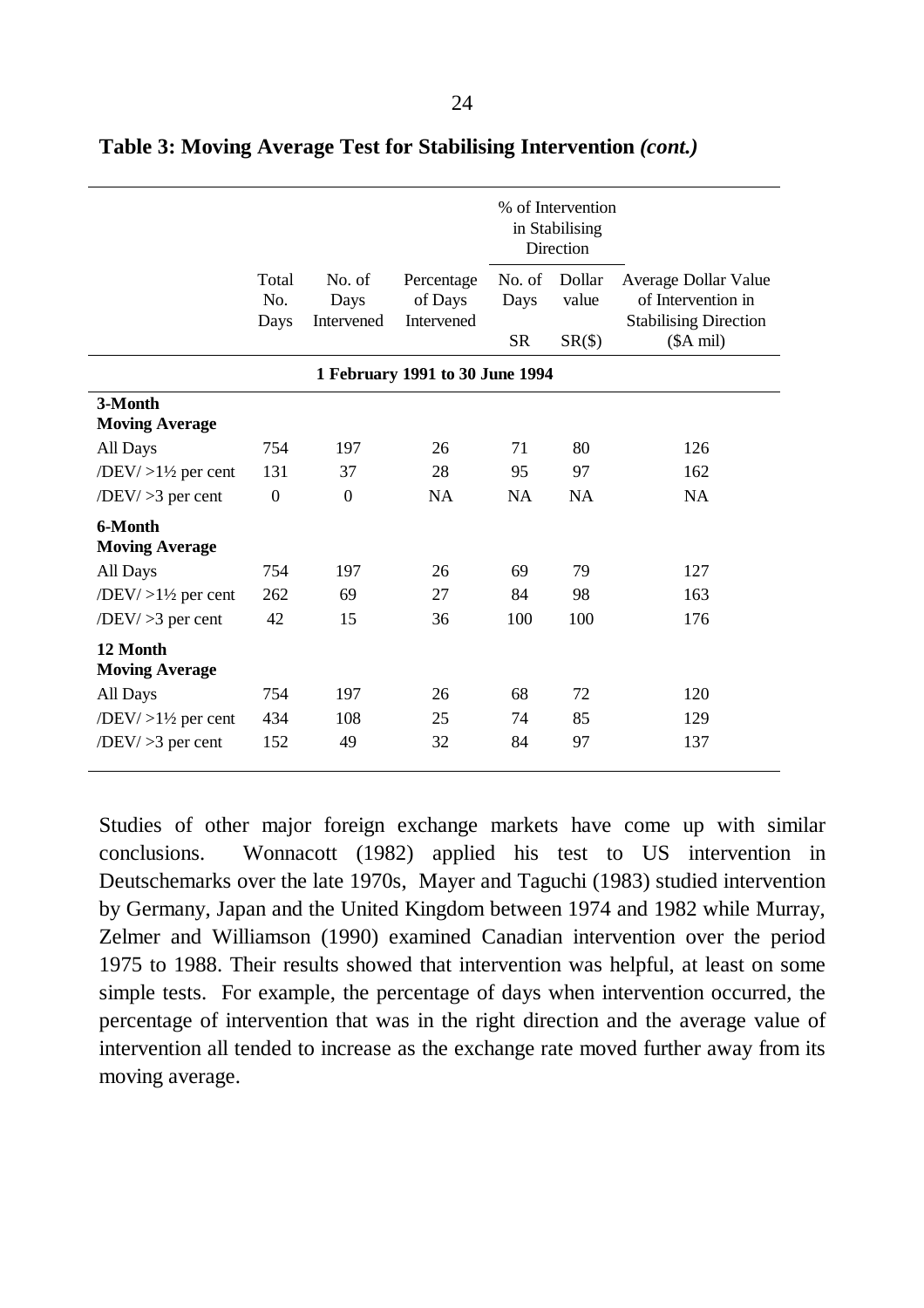#### **5.2 Hybrid Criterion**

#### 5.2.1 Methodology

 $\overline{a}$ 

A variant to Wonnacott's tests was proposed by Mayer and Taguchi (1983). They distinguished two exchange rate zones by fitting a band around the trend in the exchange rate. Outside this band, intervention is judged according to Wonnacott's criterion. Within the band, however, intervention is judged according to a "leaning against the wind" criterion, the so-called LAW criterion. Under this criterion, successful interventions push the rate towards the last observed level. In other words, the central bank should buy the local currency when it is falling and sell it when it is rising, *regardless of where it stands vis-a-vis the moving average trend.* Mayer and Taguchi argued that this hybrid criterion more accurately reflected central bank behaviour.<sup>18</sup> They suggested that if the exchange rate is a long way from its equilibrium level but is moving towards it, then Wonnacott's criterion should prevail. But as the exchange rate moves closer to its equilibrium level, then intervention should be assessed according to the LAW criterion. This is because the equilibrium level cannot be ascertained exactly, and there is the likelihood of misjudgment. Moreover, in order to obtain a "smooth landing" in the equilibrium zone, it might be advisable to lean against the wind to ensure that momentum does not build up to push the exchange rate through the equilibrium zone. Figure 6 provides a graphical comparison of these criteria.

<sup>18</sup> Mayer and Taguchi argued that the LAW criterion made little sense applied to all exchange rate movements because it implied that the authorities always took the view that the prevailing exchange rate is the best one. Under this approach, therefore, all exchange rate movements should be dampened, if not suppressed.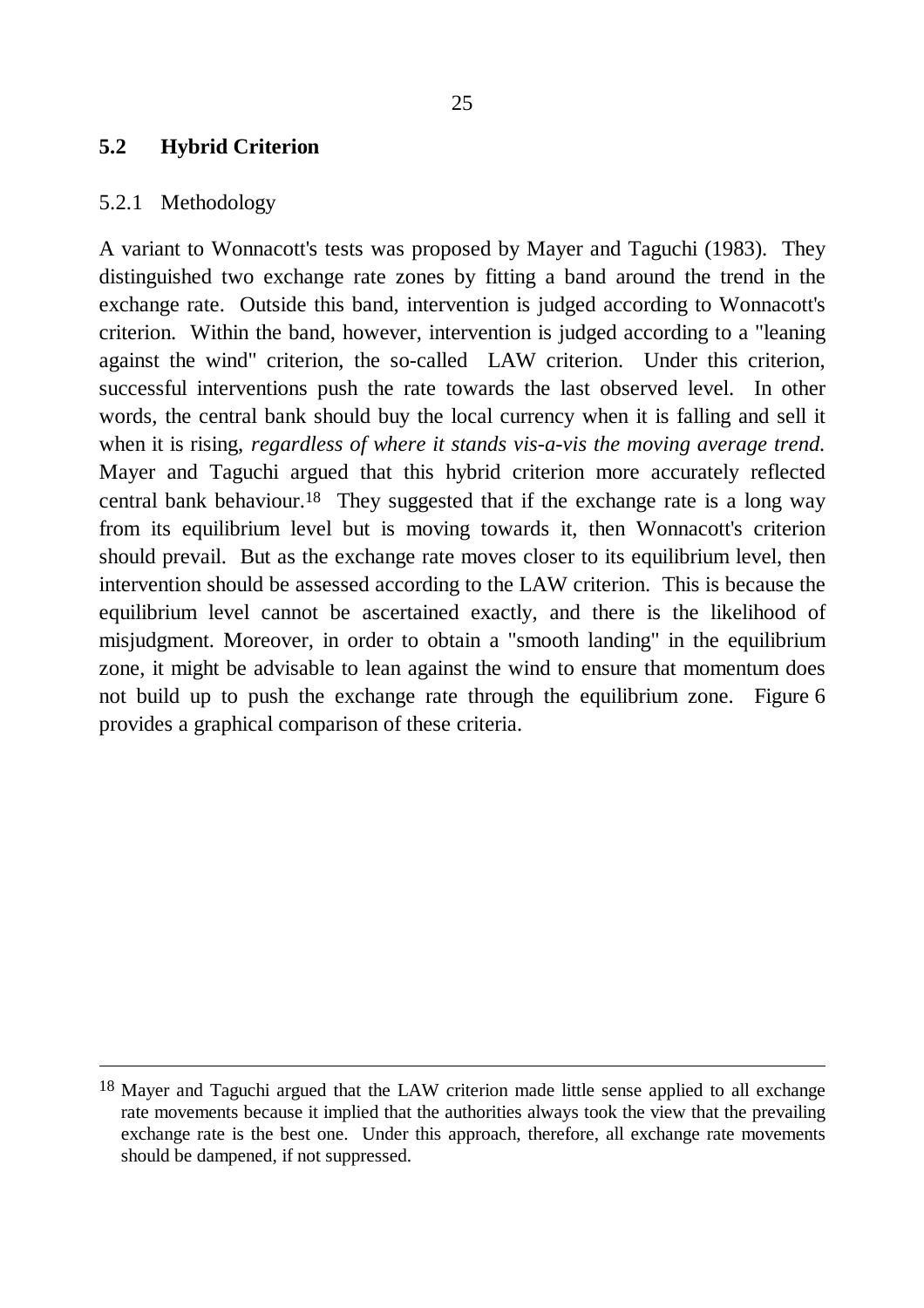

#### **Figure 6: Stabilisation Criteria**

#### 5.2.2 Empirical Results

In testing the Bank's intervention using the hybrid criterion, two bands were chosen around the long-run trend within which the stabilising impact of intervention was judged according to the LAW criterion; they are 1½ per cent and 3 per cent on each side of the moving average.

Table 4 shows results using this criterion for the total post-float period and for the three sub-periods. Qualitatively, these results are not very different from using Wonnacott's criterion:

- success ratios were again well above 50 per cent;
- in all periods,  $SR(\text{\$})$  is higher than  $SR$ . This suggests that intervention for large amounts was more successful than intervention for small amounts. Partly this reflects the fact that large intervention tended to take place when the exchange rate was a long way from its long-term average (i.e. when the exchange rate was more likely to be out of line);
- intervention was generally more successful in the second sub-period than in the early period; and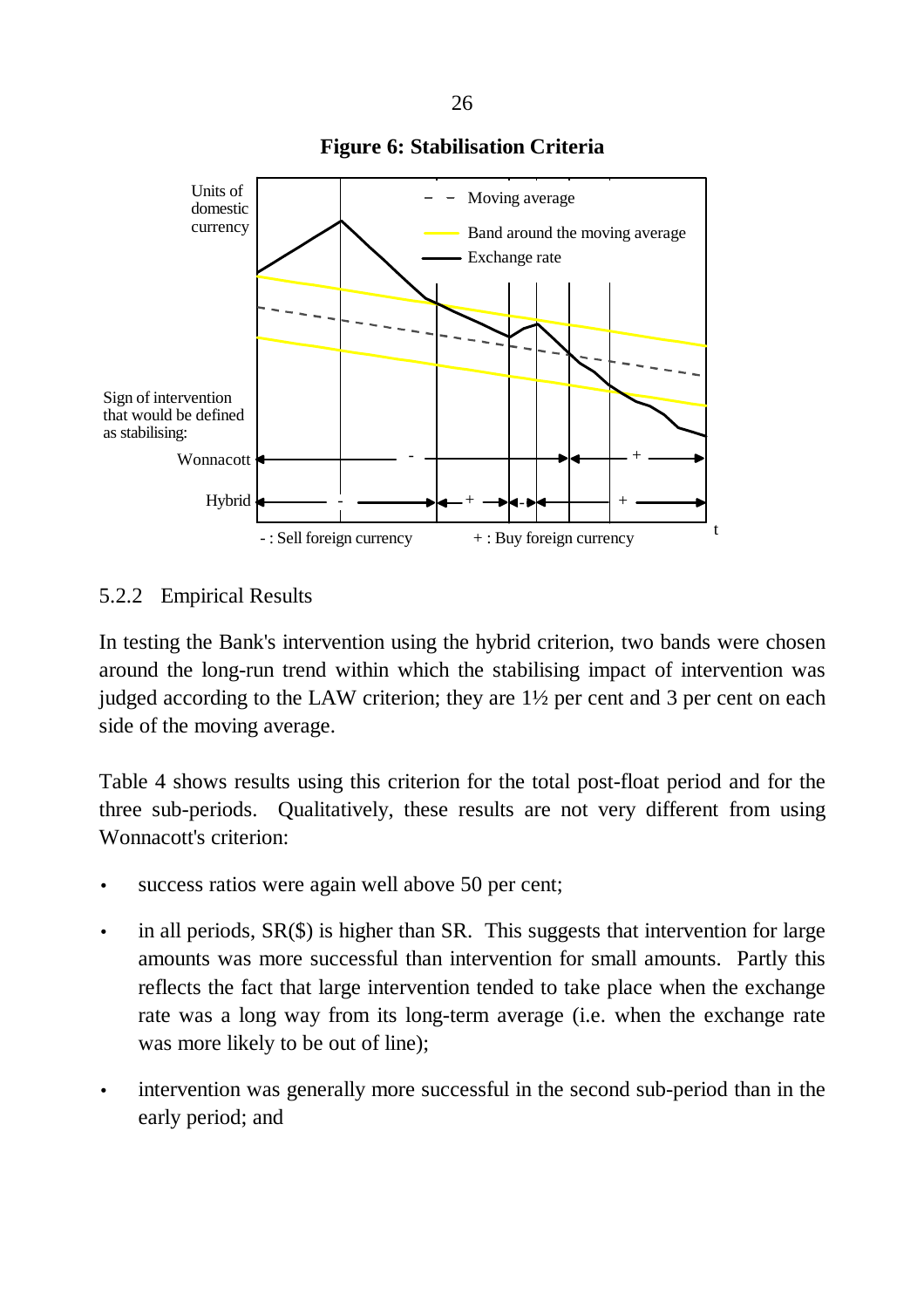|                                              |                                                   | Percentage of intervention<br>in Stabilising Direction |                                      |  |
|----------------------------------------------|---------------------------------------------------|--------------------------------------------------------|--------------------------------------|--|
|                                              |                                                   | No. of Days<br>(SR)                                    | Dollar value<br>$SR(\text{$\circ$})$ |  |
| <b>Whole post-float</b><br>period            | <b>3 Month Moving Average</b><br>width of band -  |                                                        |                                      |  |
|                                              | $1\frac{1}{2}$ per cent                           | 63                                                     | 76                                   |  |
|                                              | 3 per cent                                        | 62                                                     | 72                                   |  |
|                                              | <b>6 Month Moving Average</b><br>width of band -  |                                                        |                                      |  |
|                                              | $1\frac{1}{2}$ per cent                           | 63                                                     | 76                                   |  |
|                                              | 3 per cent                                        | 63                                                     | 73                                   |  |
|                                              | <b>12 Month Moving Average</b><br>width of band - |                                                        |                                      |  |
|                                              | $1\frac{1}{2}$ per cent                           | 58                                                     | 70                                   |  |
|                                              | 3 per cent                                        | 61                                                     | 73                                   |  |
| 12 December 1983<br>to 31 October 1985       | <b>3 Month Moving Average</b><br>width of band -  |                                                        |                                      |  |
|                                              | $1\frac{1}{2}$ per cent                           | 58                                                     | 69                                   |  |
|                                              | 3 per cent                                        | 60                                                     | 75                                   |  |
|                                              | <b>6 Month Moving Average</b><br>width of band -  |                                                        |                                      |  |
|                                              | $1\frac{1}{2}$ per cent                           | 59                                                     | 68                                   |  |
|                                              | 3 per cent                                        | 60                                                     | 75                                   |  |
|                                              | <b>12 Month Moving Average</b><br>width of band - |                                                        |                                      |  |
|                                              | $1\frac{1}{2}$ per cent                           | 51                                                     | 57                                   |  |
|                                              | 3 per cent                                        | 57                                                     | 66                                   |  |
| 1 November 1985 to<br><b>31 January 1991</b> | <b>3 Month Moving Average</b><br>width of band -  |                                                        |                                      |  |
|                                              | $1\frac{1}{2}$ per cent                           | 64                                                     | 73                                   |  |
|                                              | 3 per cent                                        | 62                                                     | 71                                   |  |
|                                              | <b>6 Month Moving Average</b><br>width of band -  |                                                        |                                      |  |
|                                              | $1\frac{1}{2}$ per cent                           | 63                                                     | 72                                   |  |
|                                              | 3 per cent                                        | 63                                                     | 72                                   |  |
|                                              | <b>12 Month Moving Average</b><br>width of band - |                                                        |                                      |  |
|                                              | $1\frac{1}{2}$ per cent                           | 57                                                     | 68                                   |  |
|                                              | 3 per cent                                        | 61                                                     | 71                                   |  |

# **Table 4: Results for Hybrid Criterion**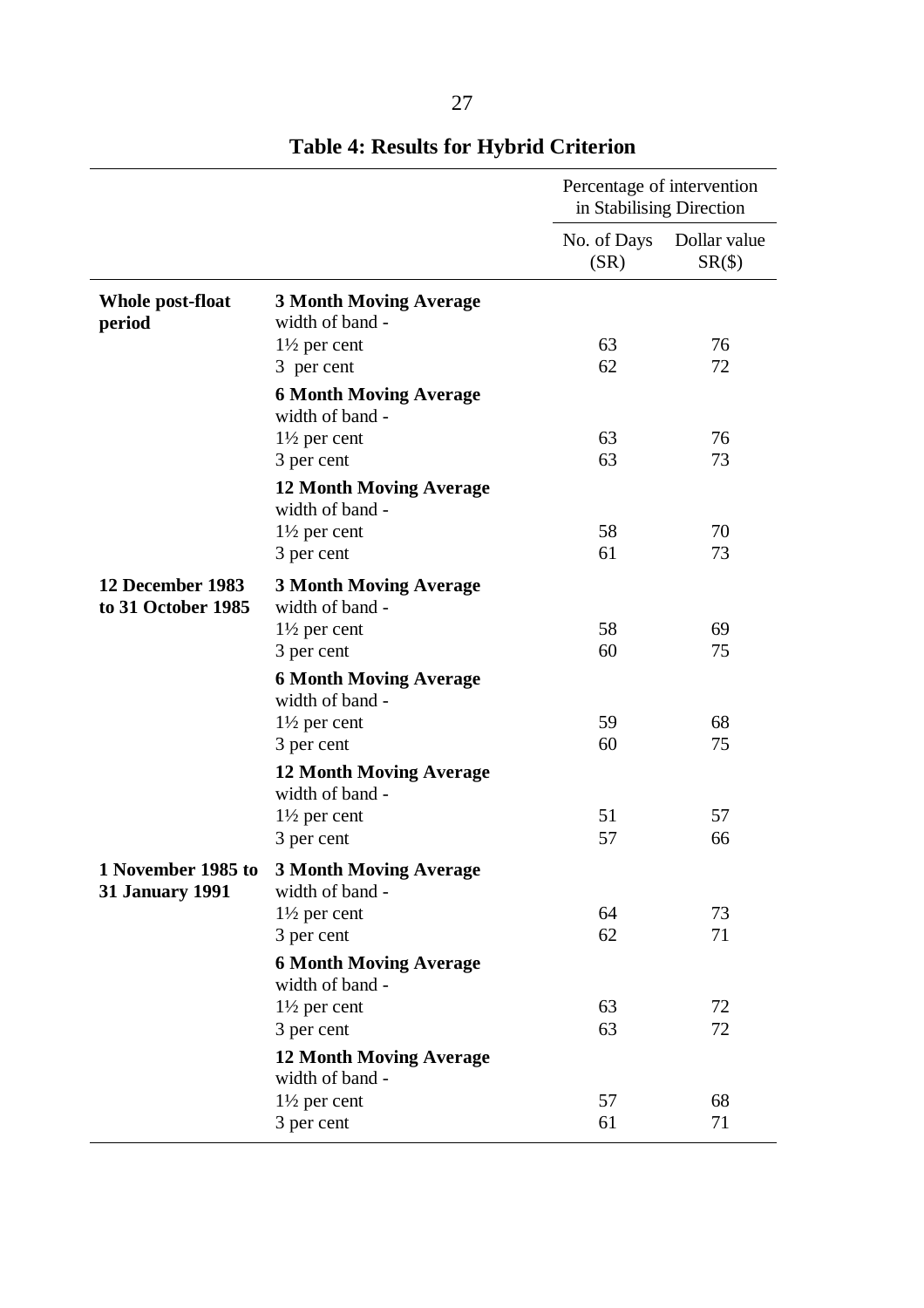|                                           |                                                   | Percentage of intervention<br>in Stabilising Direction |                                |  |
|-------------------------------------------|---------------------------------------------------|--------------------------------------------------------|--------------------------------|--|
|                                           |                                                   | No. of Days<br>(SR)                                    | Dollar value<br>$SR(\text{S})$ |  |
| 1 February 1991 to<br><b>30 June 1994</b> | <b>3 Month Moving Average</b><br>width of band -  |                                                        |                                |  |
|                                           | $1\frac{1}{2}$ per cent                           | 65                                                     | 84                             |  |
|                                           | 3 per cent                                        | 61                                                     | 74                             |  |
|                                           | <b>6 Month Moving Average</b><br>width of band -  |                                                        |                                |  |
|                                           | $1\frac{1}{2}$ per cent                           | 70                                                     | 88                             |  |
|                                           | 3 per cent                                        | 63                                                     | 76                             |  |
|                                           | <b>12 Month Moving Average</b><br>width of band - |                                                        |                                |  |
|                                           | $1\frac{1}{2}$ per cent                           | 70                                                     | 77                             |  |
|                                           | 3 per cent                                        | 69                                                     | 81                             |  |

#### **Table 4: Results for Hybrid Criterion** *(cont.)*

the success ratio  $SR(\$)$  tends to be highest in the recent sub-period. In contrast, however, the success ratio, SR, is little different from the earlier periods and is well down compared with the success ratios measured using Wonnacott's criterion. This suggests that, in this period, the Bank's operations when the exchange rate was within the band were not characterised by the LAW criterion.

### **6. CONCLUSION**

Over the floating rate period, the Reserve Bank's foreign exchange operations have been profitable. Realised trading profits have amounted to about \$A382 million and unrealised gains were \$A553 million at the end of June 1994. When net interest income is taken into account, total profits rise to about \$A3.4 billion. While we acknowledge that there is not always a close link between profits and the effectiveness of intervention, the existence of profits over a long run of years suggests that the Bank, on balance, has bought foreign exchange when its price was low (i.e. the \$A exchange rate was high) and sold when its price was high (i.e. the \$A exchange rate was low). This would indicate that intervention has been in a stabilising direction. Alternative tests, such as those proposed by Wonnacott, provide support for this conclusion.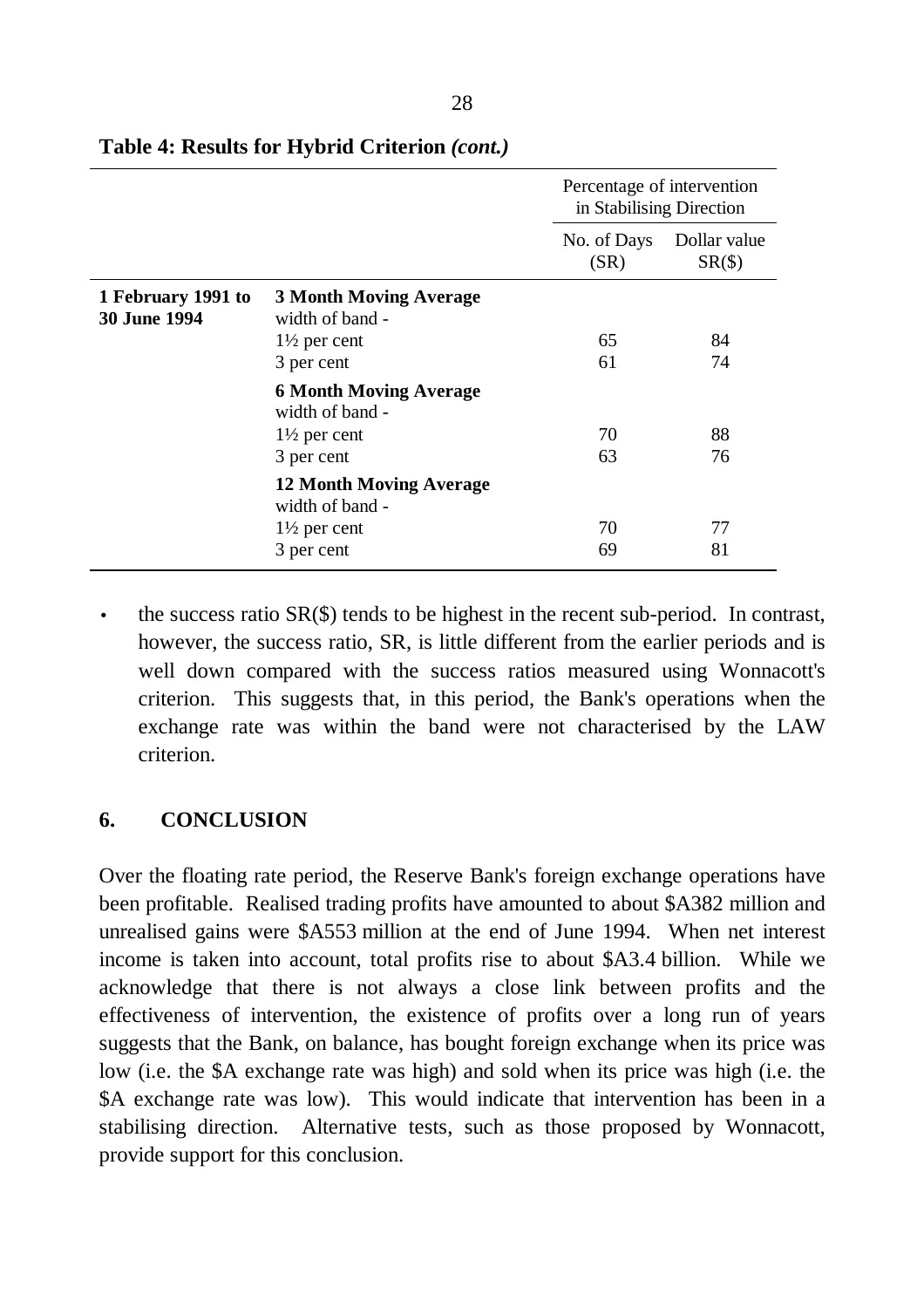#### **REFERENCES**

**Argy, V. (1982),** "Exchange Rate Management in Theory and Practice", Princeton Studies in International Finance, No. 50, Princeton University.

**Bank of England, (1983),** "Intervention, Stabilisation, and Profits", Quarterly Bulletin 23: 384-391.

**Baumol, W. (1957),** "Speculation, Profitability, and Stability", Review of Economics and Statistics, Vol. 30: 263-271.

**Corrado, C. and D. Taylor (1986),** "The Cost of Central Bank Leaning Against a Random Walk", Journal of International Money and Finance, Vol. 5:303-314.

**De Long, J. B., A. Shleifer, L.H. Summers and R.J. Waldman (1990),** "Noise Trader Risk in Financial Markets", Journal of Political Economy, Vol. 98:703-738.

**De Long, J. B., A. Shleifer, L.H. Summers and R.J. Waldman (1991),** "The Survival of Noise Traders in Financial Markets", Journal of Business, Vol. 64:1-19.

**Dominguez, K. (1989),** "Market Response to Coordinated Central Bank Intervention", National Bureau of Economic Research, Working Paper No. 3192.

**Feldstein, M. (1986),** "New Evidence on the Effects of Exchange Rate Intervention", National Bureau of Economic Research, Working Paper No. 2052.

**Flood, R. and R. J. Hodrick (1990),** "On Testing Speculative Bubbles", Journal of Economic Perspectives, Vol.4: 85-101, Spring.

**Fraser, B.W. (1992),** "Australia's Recent Exchange Rate Experience", Reserve Bank of Australia Bulletin, June.

**Frenkel, J. (1991),** "The Making of Exchange Rate Policy in the 1980's", National Bureau of Economic Research, Working Paper No. 3539.

**Friedman, M. (1953),** "The Case for Flexible Exchange Rates", in Essays in Positive Economics. Chicago, University of Chicago Press.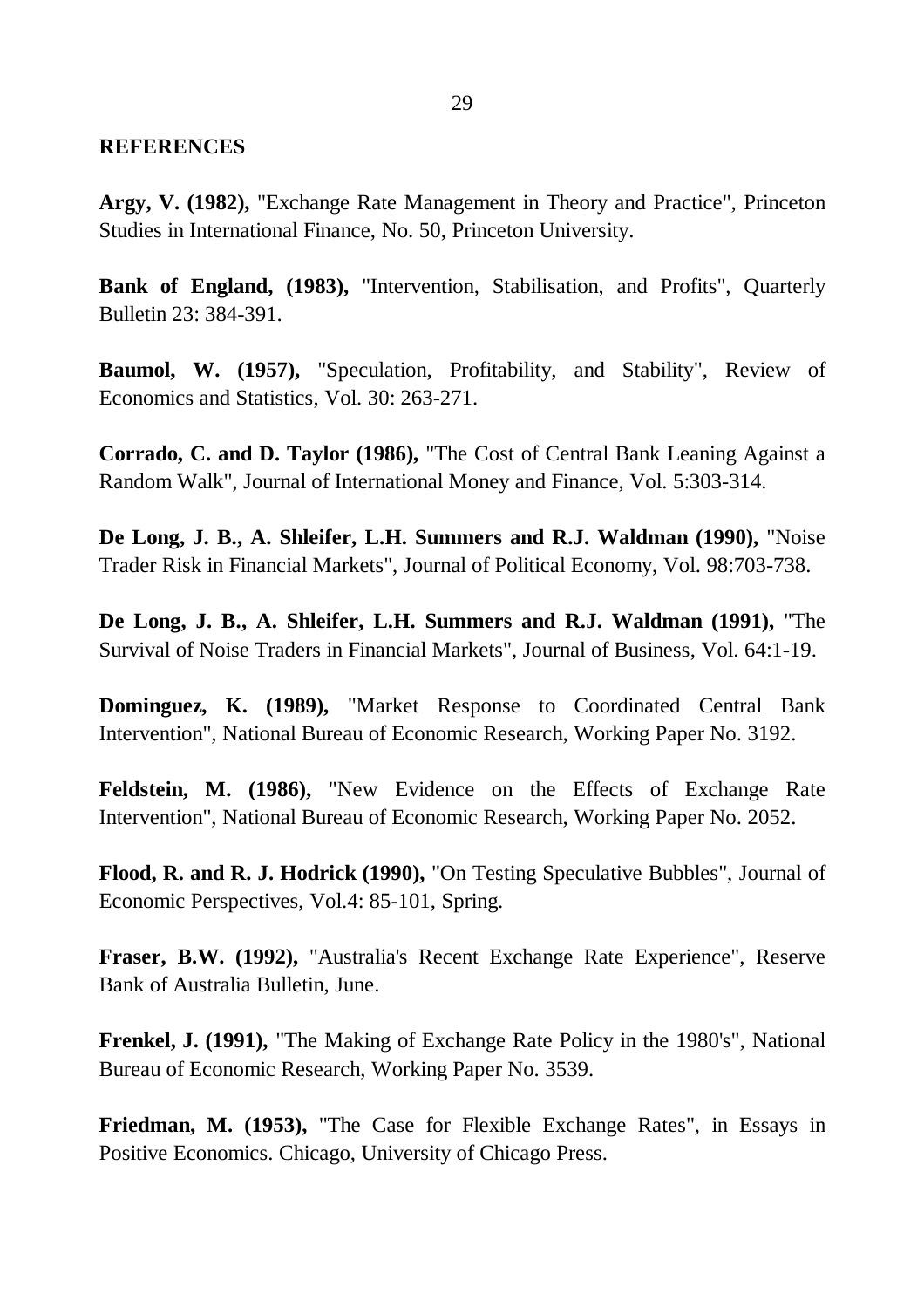**Froot, K. and J. Frankel (1989),** "Forward Discount Bias: Is It an Exchange Risk Premium", Quarterly Journal of Economics , Vol. 54: 139-161.

**Humpage, O. (1991),** "Central Bank Intervention: Recent Literature, Continuing Controversy", Federal Reserve Bank of Cleveland, Economic Review, Quarter 3: 2- 13.

**Humpage, O. (1984),** "Dollar Intervention and the Deutschemark-Dollar Exchange Rate: A Daily Time Series Model", Federal Reserve Bank of Cleveland, Working Paper 8404.

**Jacobson, L. (1983), "Calculations of profitability for U.S. Dollar-Deutsche Mark** Intervention", Staff Study No. 131. Washington: Board of Governors of the Federal Reserve System.

**Kearney, C. and R. MacDonald (1986),** "Intervention and Sterilisation Under Floating Exchange Rates: the UK 1973 - 1983", European Economic Review, Vol. 30: 345 - 364.

**Leahy, M. (1989),** "The profitability of U.S. Intervention", International Finance Discussion Papers, No. 343. Board of Governors of the Federal Reserve System.

**Macfarlane, I.J. (1993),** "The Exchange Rate, Monetary Policy and Intervention", Reserve Bank of Australia Bulletin, December.

**Mayer, H. (1982), "**The Theory and Practice of Floating Exchange Rates and the Role of the Official Exchange Market Intervention", BIS Economic Papers, No. 5. Basel: Bank For International Settlements.

**Mayer, H. and H. Taguchi (1983),** "Official Intervention in Exchange Markets: Stabilising or Destabilising?" BIS Economic Papers, No. 6. Basel: Bank For International Settlements.

**Murray, J., M. Zelmer and S. Williamson (1990),** "Measuring the Profitability and Effectiveness of Foreign Exchange Market Intervention: Some Canadian Evidence", Bank of Canada Technical Report, No. 53.